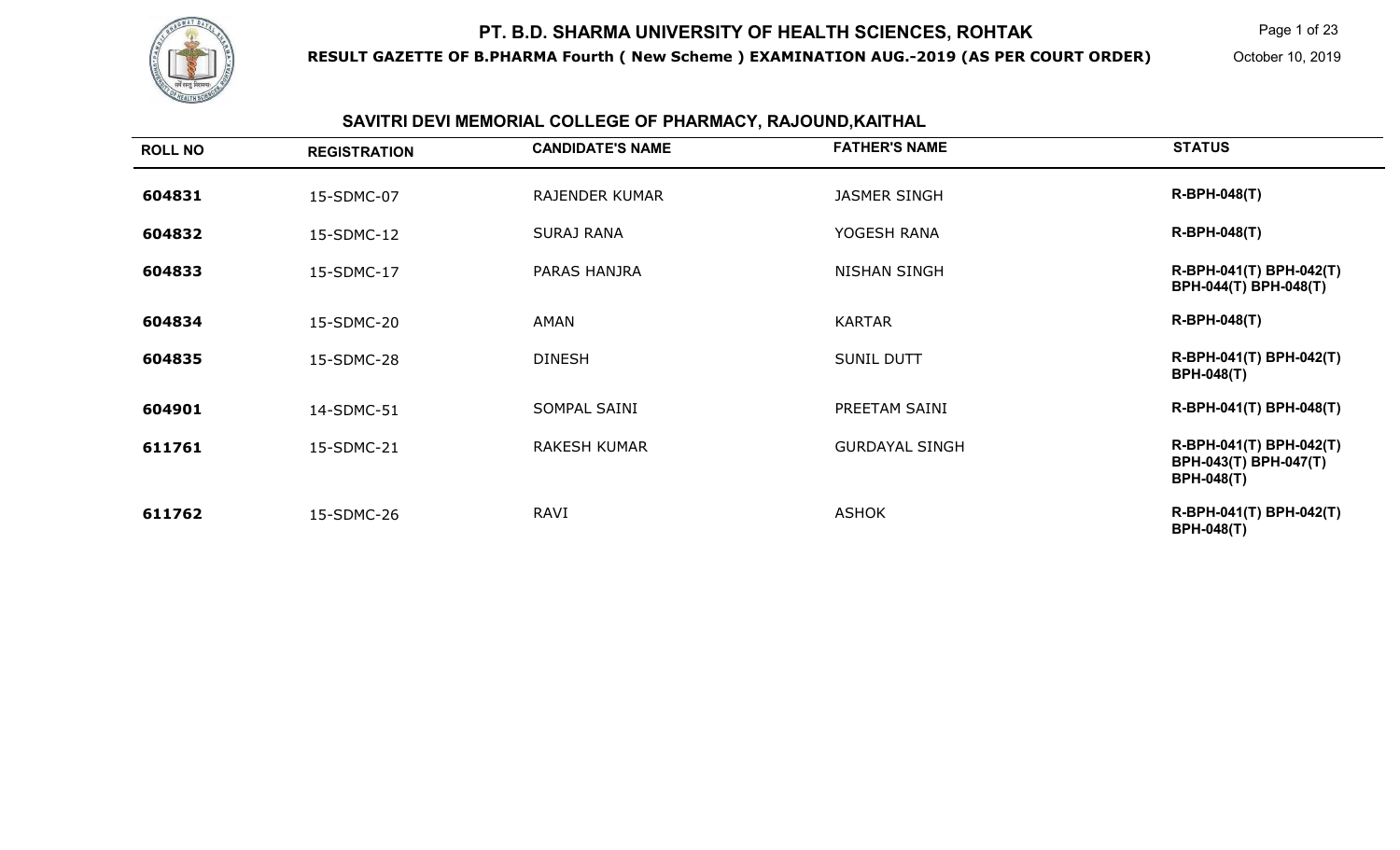

**RESULT GAZETTE OF B.PHARMA Fourth ( New Scheme ) EXAMINATION AUG.-2019 (AS PER COURT ORDER)**

Page 2 of 23

October 10, 2019

#### **INTERNATIONAL INSTITUTE OF PHARMACEUTICAL SCIENCES, SONEPAT**

| <b>ROLL NO</b> | <b>REGISTRATION</b> | <b>CANDIDATE'S NAME</b>  | <b>FATHER'S NAME</b>        | <b>STATUS</b>                                                                 |
|----------------|---------------------|--------------------------|-----------------------------|-------------------------------------------------------------------------------|
| 605141         | 14-IIPJS-26         | <b>KUPAI A LAM</b>       | AIMONG                      | <b>RLA</b>                                                                    |
| 605142         | 14-IIPJS-27         | MANISH BHARGAVA          | <b>GHANSHYAM BHARGAVA</b>   | <b>RLA</b>                                                                    |
| 605144         | 15-IIPJS-13         | <b>BUMENG P</b>          | <b>PONGO</b>                | <b>RLA</b>                                                                    |
| 605145         | 15-IIPJS-15         | EYINGTHUNG R NGULLIE     | RABOMO NGULLIE              | <b>RLA</b>                                                                    |
| 605146         | 15-IIPJS-17         | <b>GAURAV</b>            | <b>SURENDER SHARMA</b>      | <b>RLA</b>                                                                    |
| 605147         | 15-IIPJS-23         | MANISH KUMAR MANI        | <b>KAPIL NATH MAHTO</b>     | <b>RLA</b>                                                                    |
| 605148         | 15-IIPJS-48         | <b>SHIVAM KUMAR</b>      | <b>ARJUN ROY</b>            | <b>RLA</b>                                                                    |
| 605149         | 15-IIPJS-60         | YINGNYEI KONYAK          | PHONGLONG KONYAK            | <b>RLA</b>                                                                    |
| 605210         | 15-IIPJS-08         | <b>ANKIT KUMAR</b>       | <b>SHYAM SINGH</b>          | <b>RLA</b>                                                                    |
| 605215         | 15-IIPJS-50         | <b>SHUBHAM SAINI</b>     | RAKESH SAINI                | R-BPH-041 BPH-042 BPH-043<br>BPH-044(T) BPH-045(T)<br>BPH-046 BPH-047 BPH-048 |
| 605216         | 15-IIPJS-51         | SIMAR PARTAP SINGH ATWAL | SUKHVINDER JEET SINGH ATWAL | <b>RLA</b>                                                                    |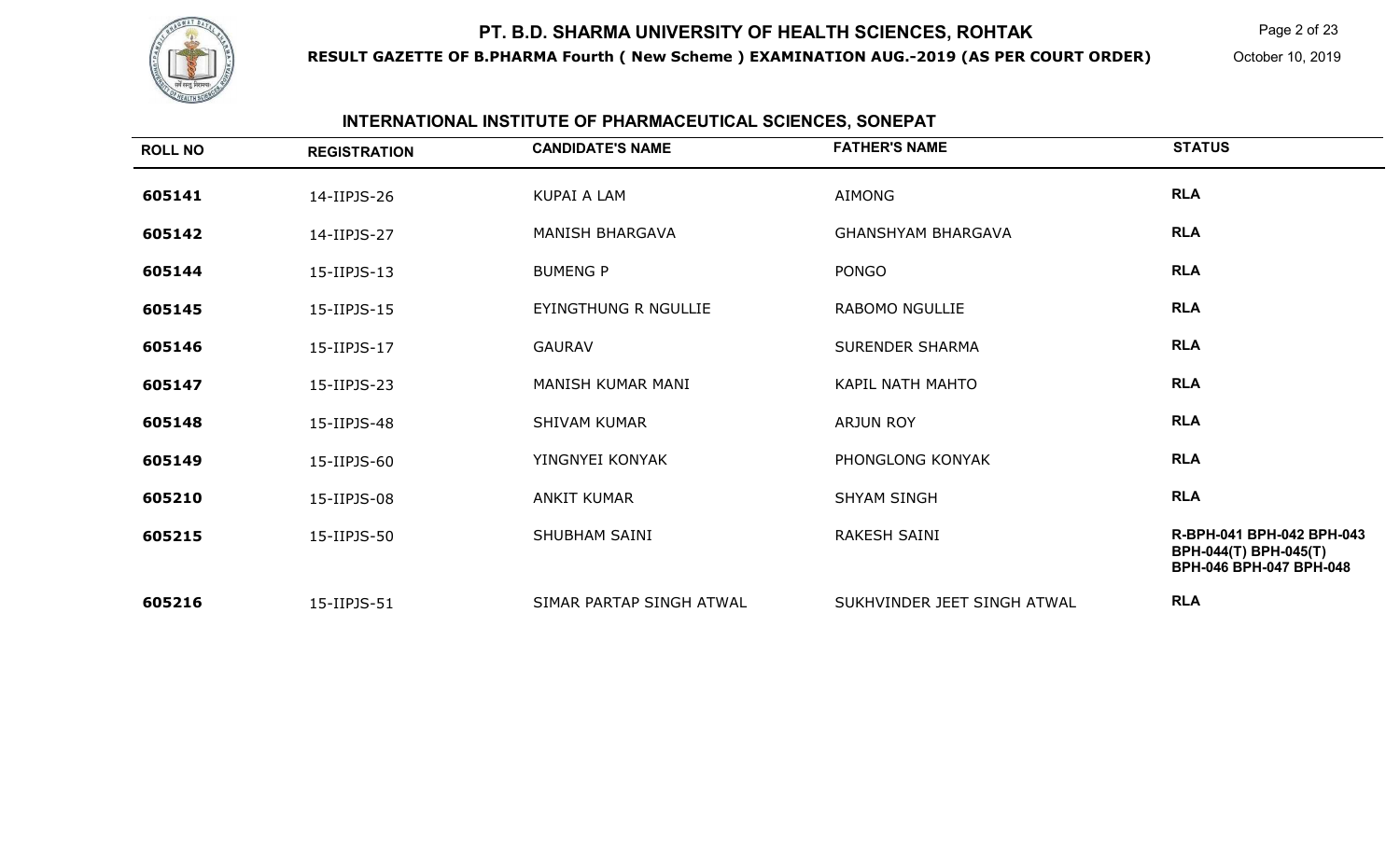

**RESULT GAZETTE OF B.PHARMA Fourth ( New Scheme ) EXAMINATION AUG.-2019 (AS PER COURT ORDER)**

Page 3 of 23

October 10, 2019

# **R P EDUCATIONAL TRUST GROUP OF INST., BASTARA, KARNAL**

| <b>ROLL NO</b> | <b>REGISTRATION</b> | <b>CANDIDATE'S NAME</b> | <b>FATHER'S NAME</b> | <b>STATUS</b>                                                                               |
|----------------|---------------------|-------------------------|----------------------|---------------------------------------------------------------------------------------------|
| 605381         | 14RPB58             | VINAYPRATAPSINGH        | NARENDER SINGH       | R-BPH-041 BPH-042 BPH-043<br><b>BPH-044(T) BPH-045(T)</b><br><b>BPH-046 BPH-047 BPH-048</b> |
| 612061         | 14-RPB-46           | <b>SHUBHAM KUMAR</b>    | <b>BHIM SINGH</b>    | R-BPH-041 BPH-042 BPH-043<br><b>BPH-044(T) BPH-045(T)</b><br><b>BPH-046 BPH-047 BPH-048</b> |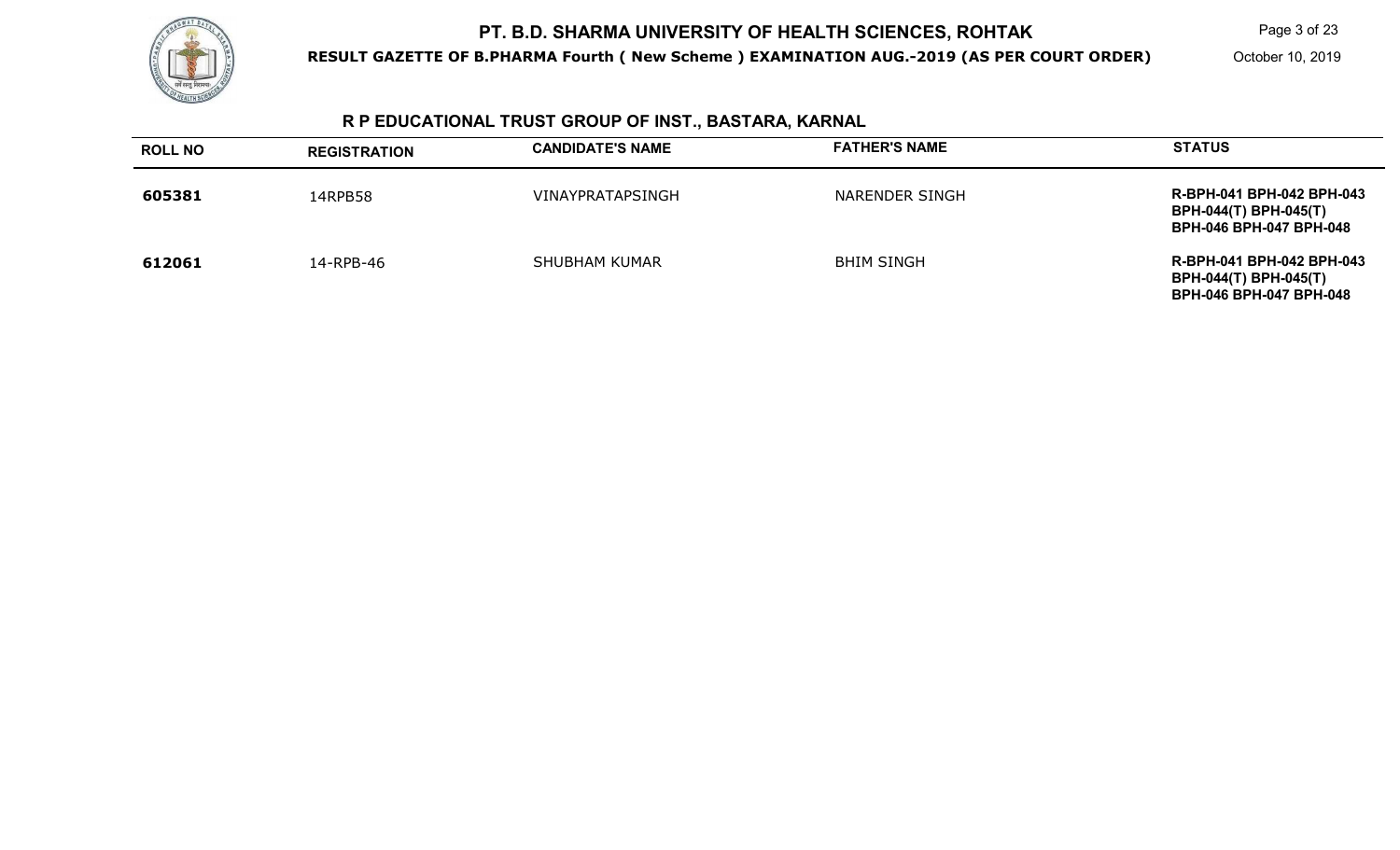

**RESULT GAZETTE OF B.PHARMA Fourth ( New Scheme ) EXAMINATION AUG.-2019 (AS PER COURT ORDER)**

Page 4 of 23

October 10, 2019

#### **CH. DEVI LAL COLLEGE OF PHARMACY, BHAGWANGARH, JAGADHRI**

| <b>ROLL NO</b> | <b>REGISTRATION</b> | <b>CANDIDATE'S NAME</b> | <b>FATHER'S NAME</b> | <b>STATUS</b>                                                                                       |
|----------------|---------------------|-------------------------|----------------------|-----------------------------------------------------------------------------------------------------|
| 605721         | 14CDLJ11            | <b>HARDEEP</b>          | <b>OMPAL</b>         | R-BPH-041(T) BPH-043(T)<br>BPH-045(T) BPH-047(T)                                                    |
| 605771         | 14CDLJ01            | <b>AJAY KUMAR</b>       | <b>SATPAL</b>        | R-BPH-041(T) BPH-042(T)<br>BPH-043(T) BPH-047(T)<br><b>BPH-048(T)</b>                               |
| 605772         | 14CDLJ05            | <b>BASANT GUPTA</b>     | <b>GURDYAL</b>       | R-BPH-041(T) BPH-042(T)<br>BPH-043(T) BPH-044(T)<br><b>BPH-048(T)</b>                               |
| 605774         | 14CDLJ21            | <b>RAJAT KUMAR</b>      | <b>JASBIR SINGH</b>  | R-BPH-041(T) BPH-042(T)<br>BPH-044(T) BPH-046(T)<br>BPH-047(T) BPH-048(T)                           |
| 605777         | 14CDLJ34            | <b>VIVEK KUMAR</b>      | <b>OM PARKASH</b>    | R-BPH-041(T) BPH-042(T)<br>BPH-043(T) BPH-044(T)<br>BPH-046(T) BPH-047(T)<br><b>BPH-048(T)</b>      |
| 605780         | 14CDLJ53            | <b>SAHIL KUMAR</b>      | <b>KARAM CHAND</b>   | R-BPH-041(T) BPH-042(T)<br>BPH-043(T) BPH-044(T)<br>BPH-045(T) BPH-046(T)<br>BPH-047(T) BPH-048(T)  |
| 612231         | 15-CDLJ-05          | <b>DEEPANSHU</b>        | <b>RAJESH</b>        | R-BPH-041(T) BPH-042(T)<br>BPH-043(T) BPH-044(T)<br>BPH-045(T) BPH-046 BPH-047<br><b>BPH-048(T)</b> |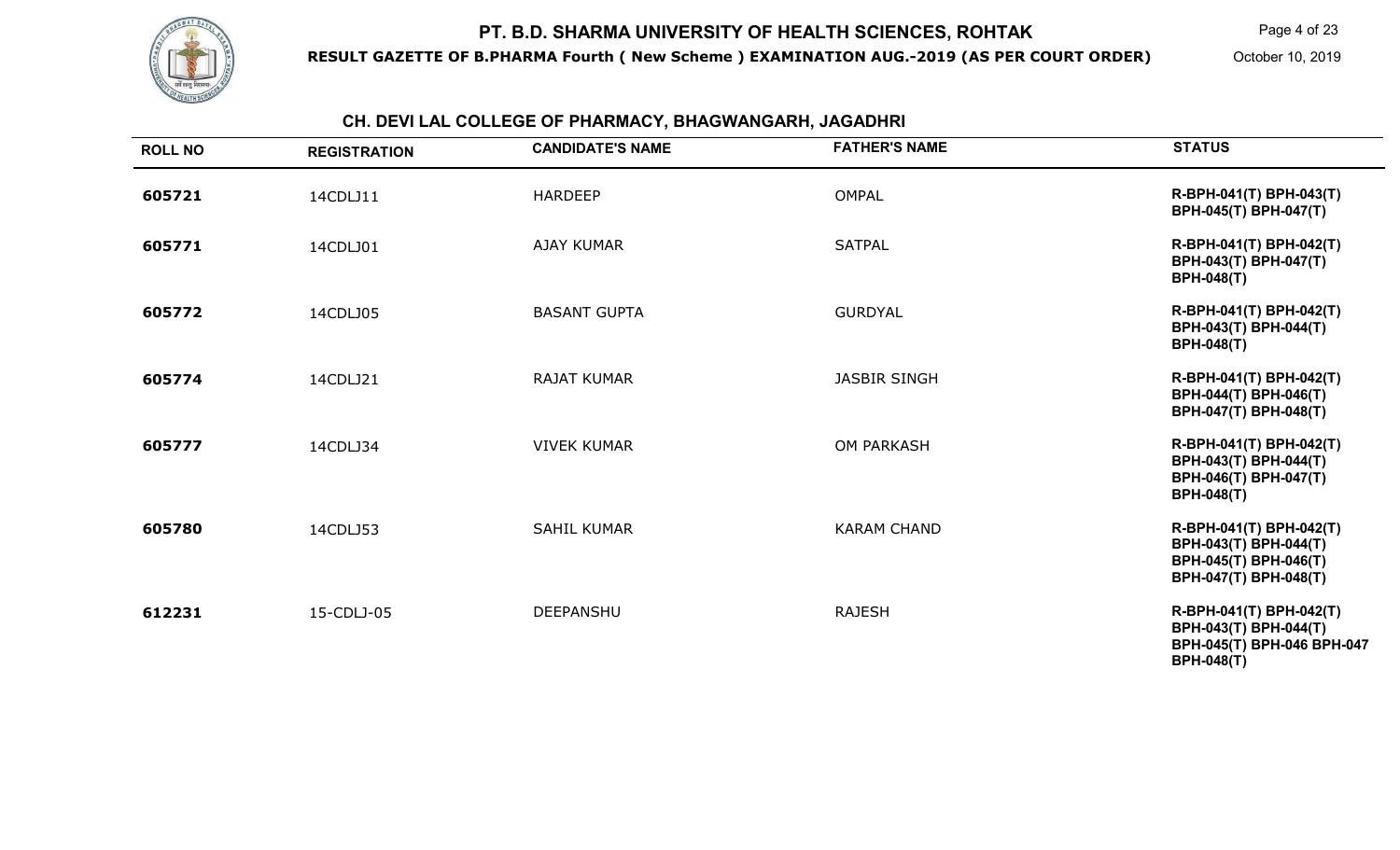

**RESULT GAZETTE OF B.PHARMA Fourth ( New Scheme ) EXAMINATION AUG.-2019 (AS PER COURT ORDER)**

Page 5 of 23

October 10, 2019

#### **R.K.S.D. COLLEGE OF PHARMACY KAITHAL**

| <b>ROLL NO</b> | <b>REGISTRATION</b> | <b>CANDIDATE'S NAME</b> | <b>FATHER'S NAME</b> | <b>STATUS</b>                                                                                      |
|----------------|---------------------|-------------------------|----------------------|----------------------------------------------------------------------------------------------------|
| 606031         | 15-RKSD-01          | <b>RUBI DEVI</b>        | AMARNATH             | <b>ABS</b>                                                                                         |
| 606032         | 15-RKSD-02          | <b>SAKSHI SHARMA</b>    | <b>HARISH KUMAR</b>  | 3351 / 5400                                                                                        |
| 606033         | 15-RKSD-22          | <b>RAVI KUMAR</b>       | <b>VIJAY KUMAR</b>   | R-BPH-041(T) BPH-042(T)<br>BPH-043(T) BPH-044(T)<br>BPH-045(T) BPH-046(T)<br>BPH-047(T) BPH-048(T) |
| 606034         | 15-RKSD-30          | <b>SEVA RAM</b>         | <b>KRISHAN LAL</b>   | <b>PASS PROV. RL LOWER</b>                                                                         |
| 606035         | 15-RKSD-35          | <b>VIKASH SHARMA</b>    | <b>SATISH SHARMA</b> | $R-BPH-041(T)$                                                                                     |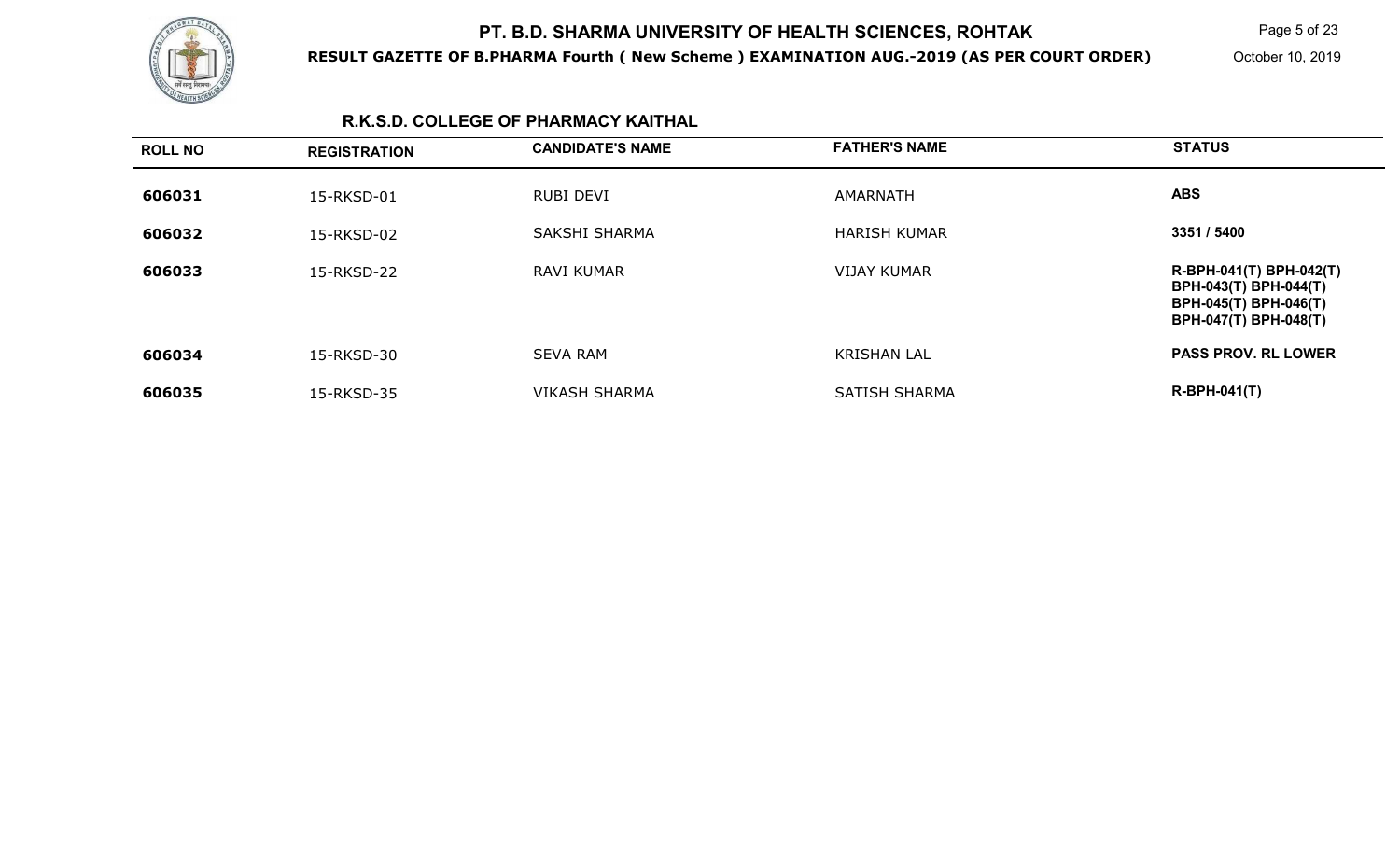

**RESULT GAZETTE OF B.PHARMA Fourth ( New Scheme ) EXAMINATION AUG.-2019 (AS PER COURT ORDER)**

Page 6 of 23

October 10, 2019

# **JANTA COLLEGE OF PHARMACY, BUTANA (SONIPAT)**

| <b>ROLL NO</b> | <b>REGISTRATION</b> | <b>CANDIDATE'S NAME</b> | <b>FATHER'S NAME</b> | <b>STATUS</b>                                                                                                 |
|----------------|---------------------|-------------------------|----------------------|---------------------------------------------------------------------------------------------------------------|
| 606352         | 15-JCB-19           | <b>KIRPA SHANKAR</b>    | <b>SITA RAM</b>      | <b>RLA</b>                                                                                                    |
| 606353         | 15-JCB-22           | <b>MOHIT LATHAR</b>     | <b>SATPAL SINGH</b>  | <b>RLA</b>                                                                                                    |
| 612581         | 15-JCB-07           | <b>ANKIT</b>            | <b>SUBHASH</b>       | R-BPH-041(T) BPH-042(T)<br>BPH-043(T) BPH-044(T)<br><b>BPH-045(T) BPH-046(T)</b><br><b>BPH-047(T) BPH-048</b> |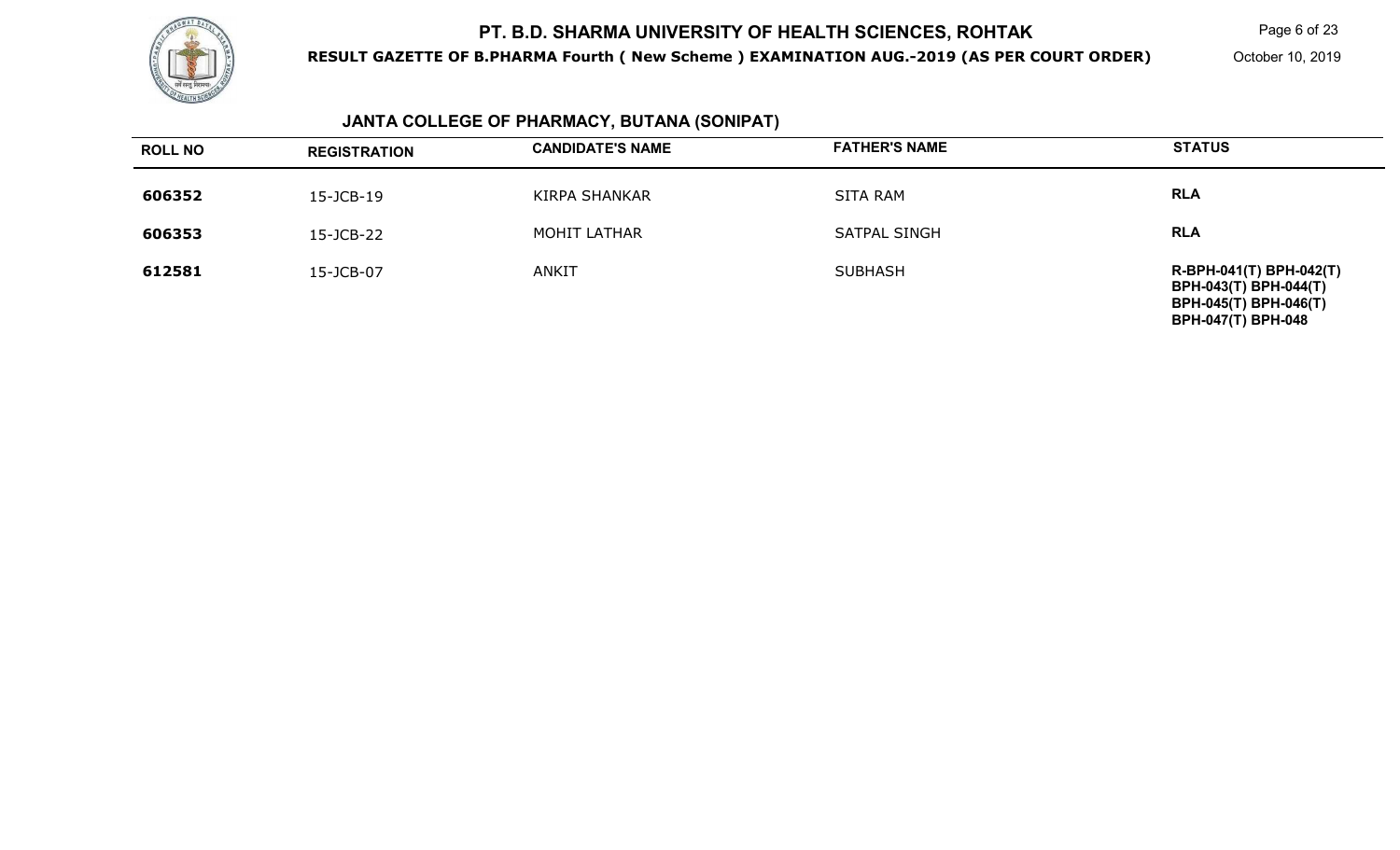

**RESULT GAZETTE OF B.PHARMA Fourth ( New Scheme ) EXAMINATION AUG.-2019 (AS PER COURT ORDER)**

Page 7 of 23

October 10, 2019

# **JCDM COLLEGE OF PHARMACY, SIRSA (HARYANA)**

| <b>ROLL NO</b> | <b>REGISTRATION</b> | <b>CANDIDATE'S NAME</b> | <b>FATHER'S NAME</b> | <b>STATUS</b>                                                                     |
|----------------|---------------------|-------------------------|----------------------|-----------------------------------------------------------------------------------|
| 606601         | 14-JNCDL-20         | JIGER NAGPAL            | <b>SUKHDEV RAJ</b>   | R-BPH-041(T) BPH-042(T)<br><b>BPH-043(T) BPH-046(T)</b><br><b>BPH-047 BPH-048</b> |
| 606602         | 15-JNCDL-20         | <b>AJAY</b>             | <b>BALWANT SINGH</b> | R-BPH-041(T) BPH-042(T)                                                           |
| 606670         | 15-JNCDL-29         | <b>GOPAL KRISHAN</b>    | <b>MAN SINGH</b>     | <b>RLA</b>                                                                        |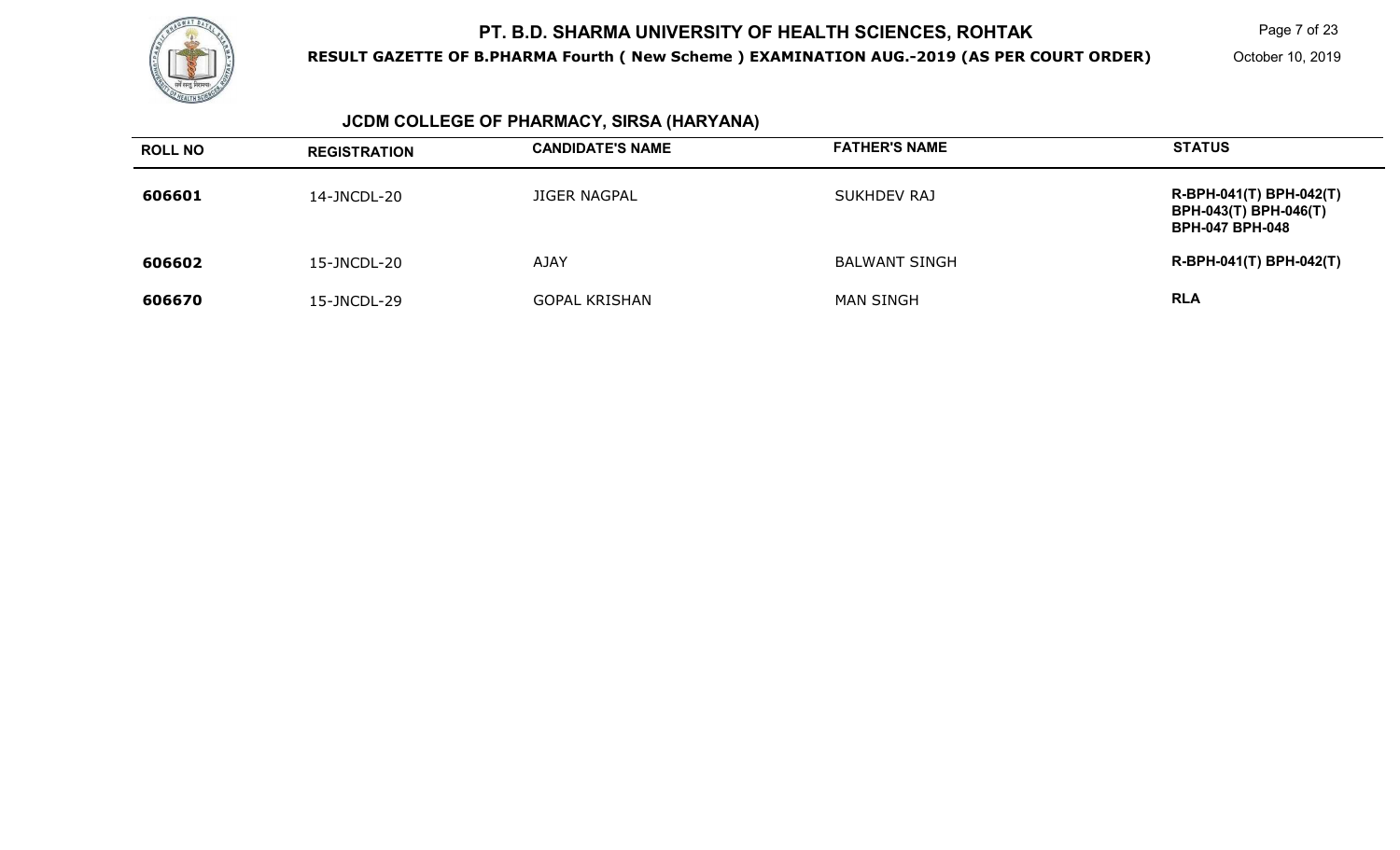

**RESULT GAZETTE OF B.PHARMA Fourth ( New Scheme ) EXAMINATION AUG.-2019 (AS PER COURT ORDER)**

Page 8 of 23

October 10, 2019

# **RAJENDRA INSTITUTE OF TECHNOLOGY & SCIENCES, SIRSA**

| <b>ROLL NO</b> | <b>REGISTRATION</b> | <b>CANDIDATE'S NAME</b> | <b>FATHER'S NAME</b>   | <b>STATUS</b>                                                                        |
|----------------|---------------------|-------------------------|------------------------|--------------------------------------------------------------------------------------|
| 606861         | 14-RITS-40          | <b>VIRENDER SINGH</b>   | <b>JAGDISH CHANDER</b> | R-BPH-041 BPH-042 BPH-043<br>BPH-044(T) BPH-045(T)<br><b>BPH-046 BPH-047 BPH-048</b> |
| 606862         | 15-RITS-17          | RAHUL TANWAR            | <b>BALBIR SINGH</b>    | R-BPH-041(T) BPH-043(T)<br>BPH-044(T) BPH-046(T)<br>BPH-047(T) BPH-048(T)            |
| 606863         | 15-RITS-36          | <b>LAL SINGH</b>        | <b>LAKHA SINGH</b>     | R-BPH-041(T) BPH-042(T)<br>BPH-044(T) BPH-046(T)<br><b>BPH-047(T)</b>                |
| 606864         | 15-RITS-37          | MALKEET KAMBOJ          | <b>JAGDISH CHAND</b>   | R-BPH-041(T) BPH-042(P)<br><b>BPH-044(T) BPH-046(T)</b><br><b>BPH-047(T)</b>         |
| 612851         | 15-RITS-29          | <b>SIMRAN</b>           | DARSHAN KUMAR          | $R-BPH-041(T)$                                                                       |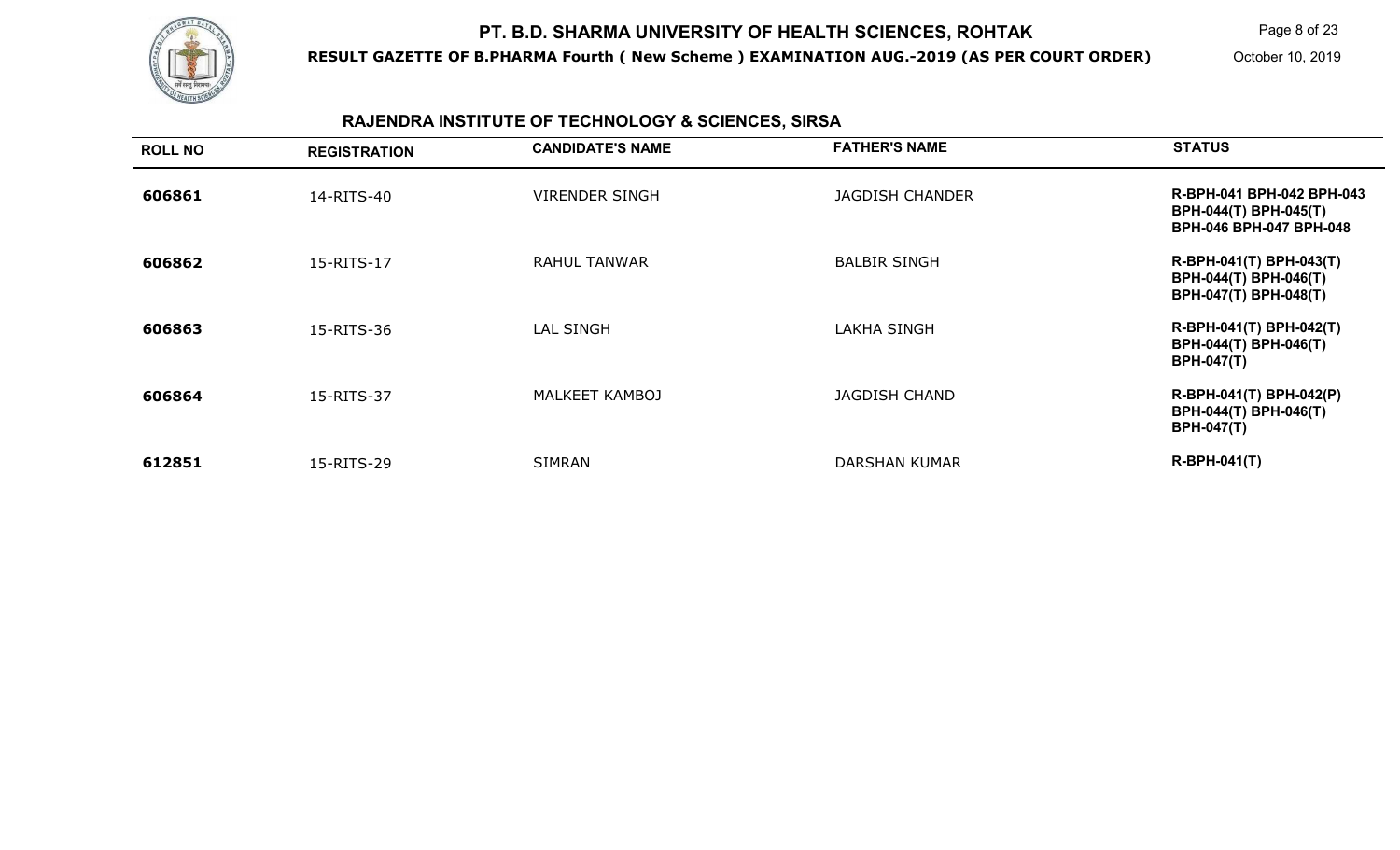

**RESULT GAZETTE OF B.PHARMA Fourth ( New Scheme ) EXAMINATION AUG.-2019 (AS PER COURT ORDER)**

Page 9 of 23

October 10, 2019

#### **DOON VALLEY INSTITUTE OF PHARMACY & MEDICINE KARNAL**

| <b>ROLL NO</b> | <b>REGISTRATION</b> | <b>CANDIDATE'S NAME</b> | <b>FATHER'S NAME</b> | <b>STATUS</b>                                                                                              |
|----------------|---------------------|-------------------------|----------------------|------------------------------------------------------------------------------------------------------------|
| 607101         | 14-DVI-11           | <b>ROHIT KHOKHAR</b>    | RAMKARAN KHOKHAR     | <b>R-BPH-041 BPH-042</b><br><b>BPH-043(P) BPH-045(T)</b><br><b>BPH-046(P) BPH-047(P)</b><br><b>BPH-048</b> |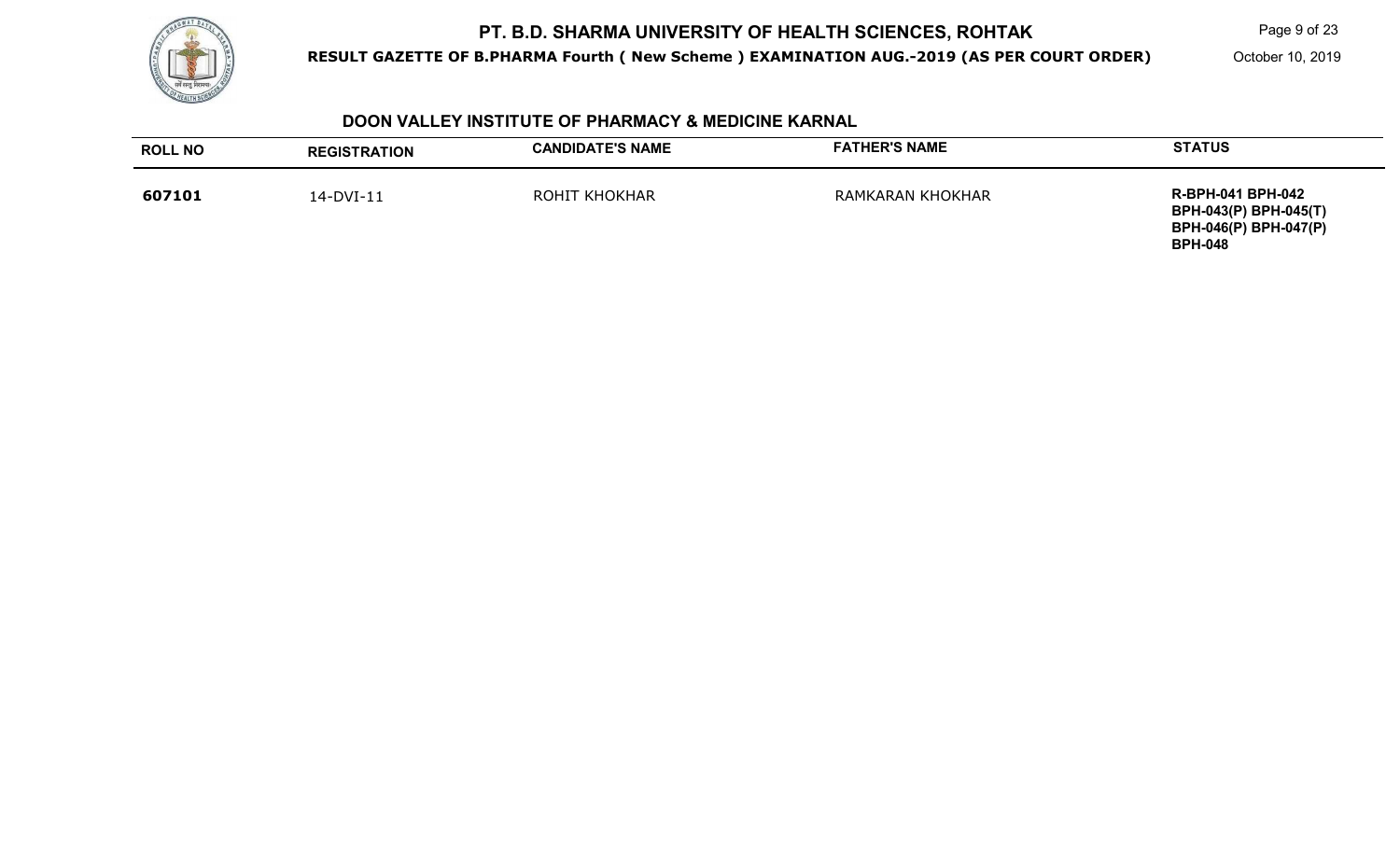

**RESULT GAZETTE OF B.PHARMA Fourth ( New Scheme ) EXAMINATION AUG.-2019 (AS PER COURT ORDER)**

Page 10 of 23

October 10, 2019

# **SHRI RAM COLLEGE OF PHARMACY, RAMBA, KARNAL**

| <b>ROLL NO</b> | <b>REGISTRATION</b> | <b>CANDIDATE'S NAME</b> | <b>FATHER'S NAME</b> | <b>STATUS</b>                                    |
|----------------|---------------------|-------------------------|----------------------|--------------------------------------------------|
| 607391         | 15-SRC-17           | <b>DHEERAJ</b>          | KHEMCHAND SHARMA     | R-BPH-041(T) BPH-044(T)<br><b>BPH-048(T)</b>     |
| 607392         | 15-SRC-32           | RAMAN KAMBOJ            | PARMAL SINGH         | R-BPH-042(T) BPH-047(T)                          |
| 607393         | 15-SRC-42           | PARVEEN KUMAR           | <b>BARKHYA RAM</b>   | R-BPH-041(T) BPH-048(T)                          |
| 607394         | 15-SRC-50           | SAHIL SAINI             | <b>NARESH KUMAR</b>  | R-BPH-041(T) BPH-048(T)                          |
| 613121         | 15-SRC-29           | <b>ROHIT</b>            | <b>RAMPHAL</b>       | $R-BPH-041(T)$                                   |
| 613122         | 15-SRC-53           | <b>RAJAT</b>            | <b>JAGAT RAM</b>     | R-BPH-041(T) BPH-042(T)<br><b>BPH-048(T)</b>     |
| 613123         | 15-SRC-54           | <b>RAHUL</b>            | <b>BRAHAMPAL</b>     | R-BPH-041(T) BPH-042(T)<br>BPH-044(T) BPH-047(T) |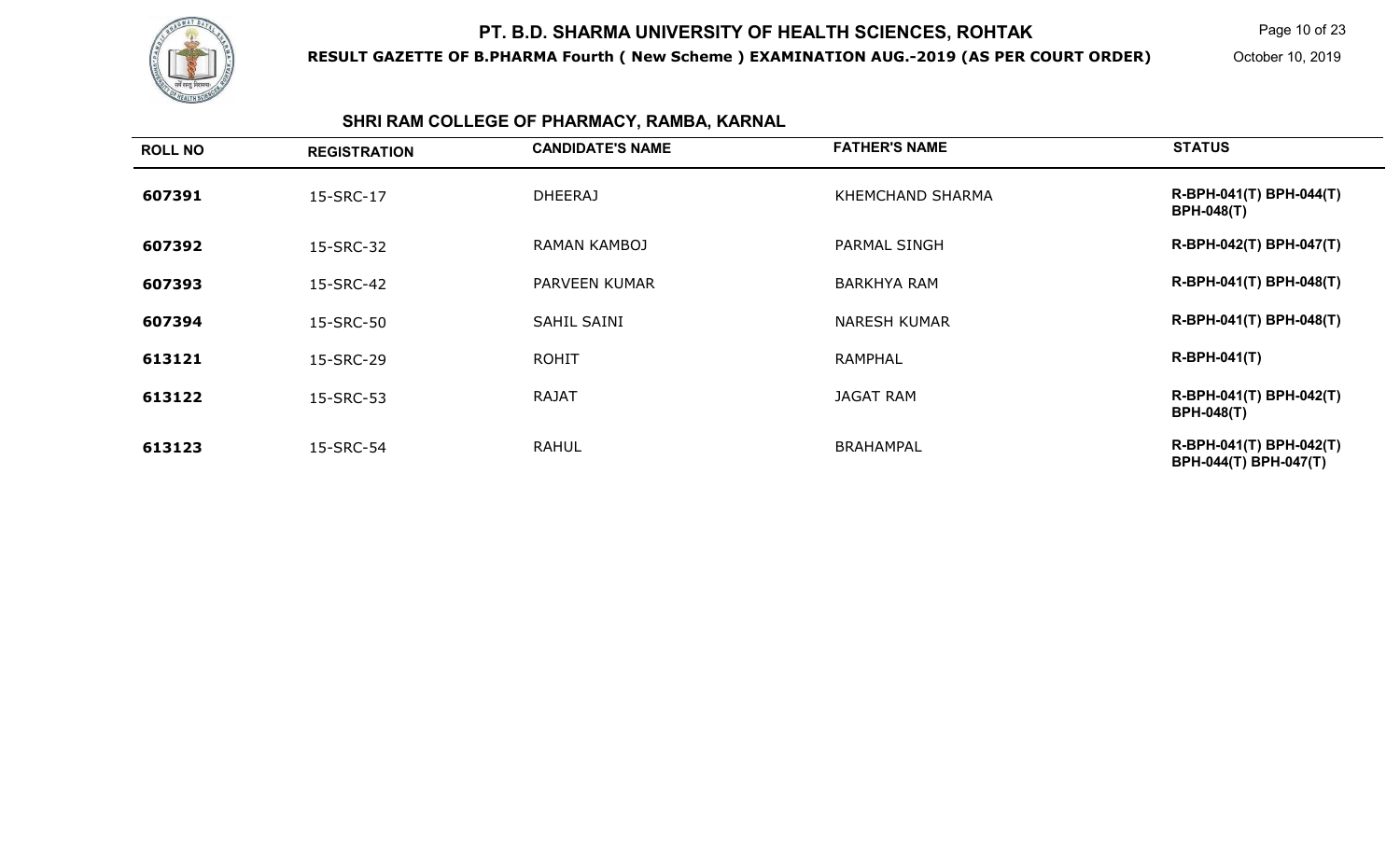

**RESULT GAZETTE OF B.PHARMA Fourth ( New Scheme ) EXAMINATION AUG.-2019 (AS PER COURT ORDER)**

Page 11 of 23

October 10, 2019

# **B S ANANGPURIA INSTITUTE OF PHARMACY,FARIDABAD**

| <b>ROLL NO</b> | <b>REGISTRATION</b> | <b>CANDIDATE'S NAME</b>   | <b>FATHER'S NAME</b>    | <b>STATUS</b>                                    |
|----------------|---------------------|---------------------------|-------------------------|--------------------------------------------------|
| 607701         | 14-BSAI-05          | <b>AJAY CHAUHAN</b>       | CHANDRA SHEKHAR CHAUHAN | R-BPH-041(T) BPH-042(T)<br>BPH-044(T) BPH-048(T) |
| 607702         | 14-BSAI-23          | <b>DEEPAK SINGH</b>       | OM PRAKASH SINGH        | R-BPH-041(T) BPH-047(T)<br><b>BPH-048(T)</b>     |
| 607703         | 14-BSAI-25          | DEV DUTT                  | <b>AJAY SINGH</b>       | R-BPH-041(T) BPH-042(T)<br><b>BPH-047(T)</b>     |
| 607704         | 14-BSAI-69          | <b>RAVINDER</b>           | MUNNA LAL LODHI         | <b>R-BPH-048(T)</b>                              |
| 607705         | 15-BSAI-74          | <b>SHREYA</b>             | SHAILENDRA JOHARI       | R-BPH-041(T) BPH-047(T)                          |
| 607706         | 15-BSAI-80          | <b>TARUN KUMAR SHARMA</b> | <b>BABULAL SHARMA</b>   | 3830 / 5400                                      |
| 607707         | 15-BSAI-94          | <b>CHAHAT</b>             | <b>DESH RAJ SHARMA</b>  | 3193 / 5400                                      |
| 613391         | 14-BSAI-91          | YOGESH BHATI              | <b>SUHASH CHAND</b>     | <b>RLA</b>                                       |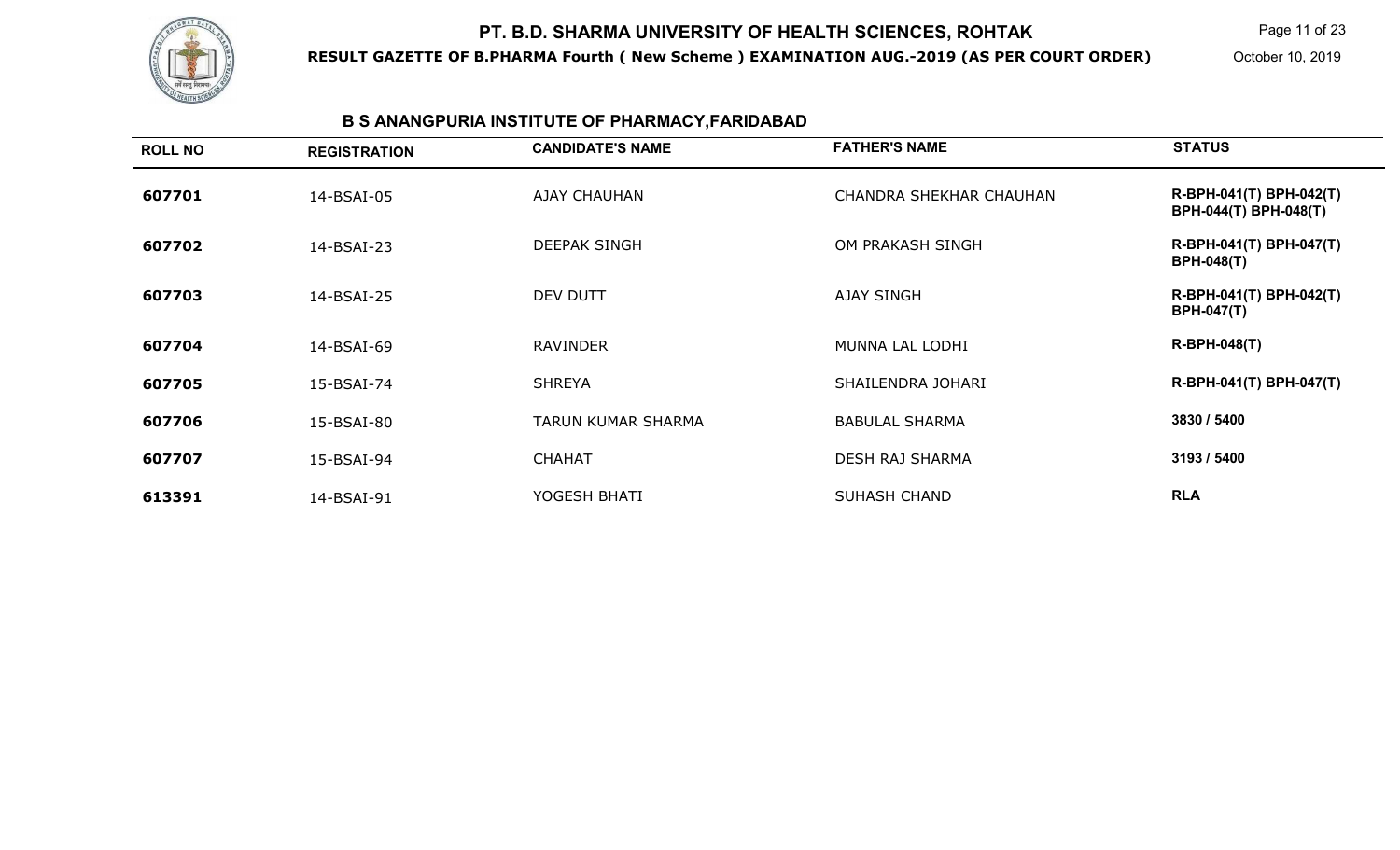

**RESULT GAZETTE OF B.PHARMA Fourth ( New Scheme ) EXAMINATION AUG.-2019 (AS PER COURT ORDER)**

Page 12 of 23

October 10, 2019

#### **HINDU COLLEGE OF PHARMACY SONEPAT**

| <b>ROLL NO</b> | <b>REGISTRATION</b> | <b>CANDIDATE'S NAME</b> | <b>FATHER'S NAME</b> | <b>STATUS</b> |
|----------------|---------------------|-------------------------|----------------------|---------------|
| 608001         | 15-HC-52            | <b>SOMBIR</b>           | <b>RANBIR</b>        | <b>RLA</b>    |
| 613681         | 15-HC-04            | <b>AKSHAY SAROHA</b>    | <b>UMESH SAROHA</b>  | <b>RLA</b>    |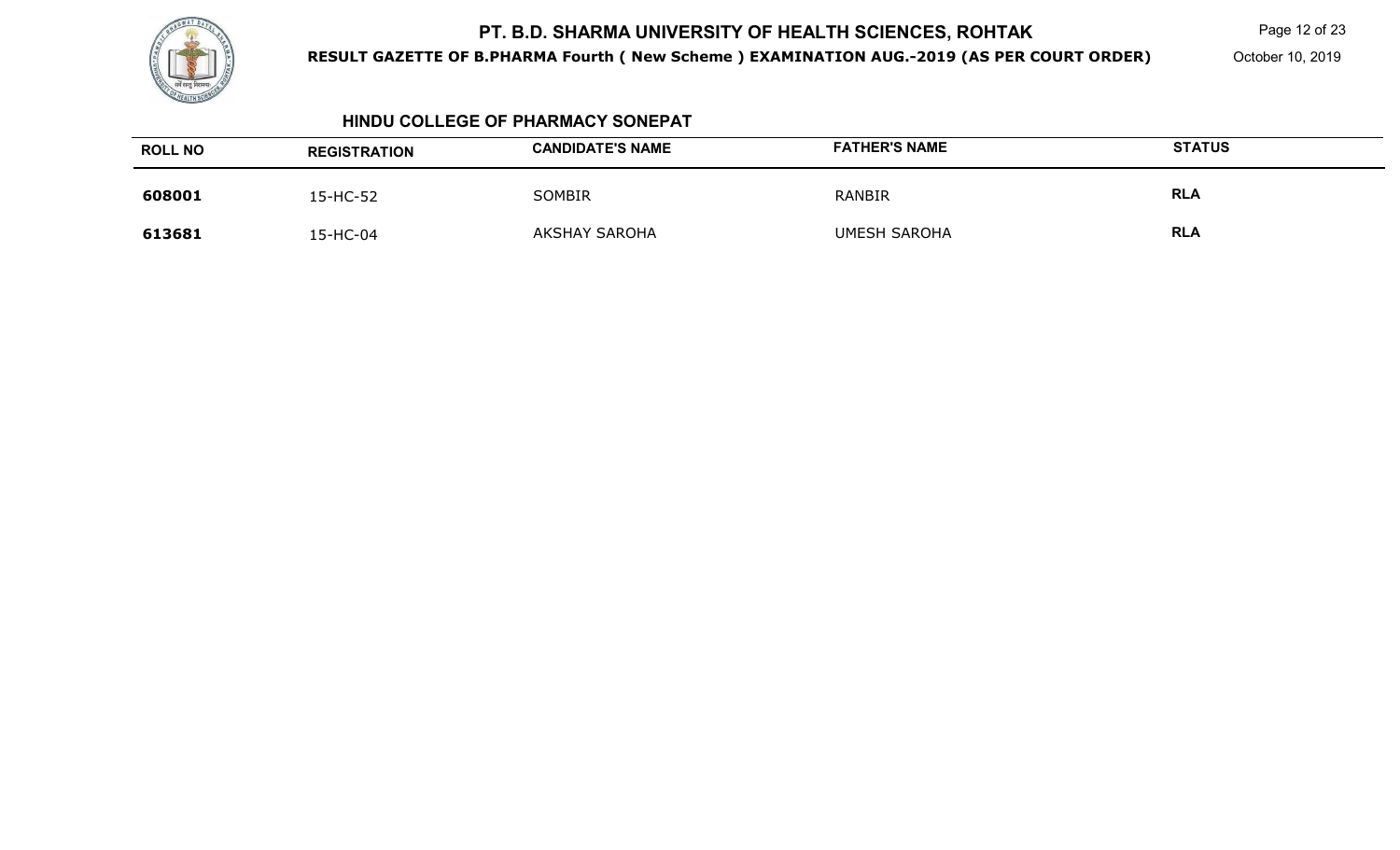

**RESULT GAZETTE OF B.PHARMA Fourth ( New Scheme ) EXAMINATION AUG.-2019 (AS PER COURT ORDER)**

Page 13 of 23

October 10, 2019

# **P D M SCHOOL OF PHARMACY, KARSINDHU, SAFIDON, JIND**

| <b>ROLL NO</b> | <b>REGISTRATION</b> | <b>CANDIDATE'S NAME</b> | <b>FATHER'S NAME</b>  | <b>STATUS</b>                                                                                      |
|----------------|---------------------|-------------------------|-----------------------|----------------------------------------------------------------------------------------------------|
| 608321         | 14-PDMS-46          | <b>SUNIL KUMAR</b>      | <b>KANWAR BHAN</b>    | <b>RLA</b>                                                                                         |
| 608322         | 15-PDMS-24          | NIKHIL RATHI            | <b>BIJENDER SINGH</b> | <b>RLA</b>                                                                                         |
| 608323         | 15-PDMS-30          | <b>RAM SINGH</b>        | <b>HARI RAM</b>       | <b>RLA</b>                                                                                         |
| 608324         | 15-PDMS-51          | <b>VIKASH</b>           | <b>DHARAMPAL</b>      | <b>RLA</b>                                                                                         |
| 608325         | 15-PDMS-54          | SANDEEP                 | <b>KARAN SINGH</b>    | R-BPH-041(T) BPH-042(T)<br>BPH-043(T) BPH-044(T)<br>BPH-045(T) BPH-046(T)<br>BPH-047(T) BPH-048(T) |
| 608326         | 15-PDMS-58          | SOHAN LAL CHAHAL        | SATYAWAN CHAHAL       | <b>RLA</b>                                                                                         |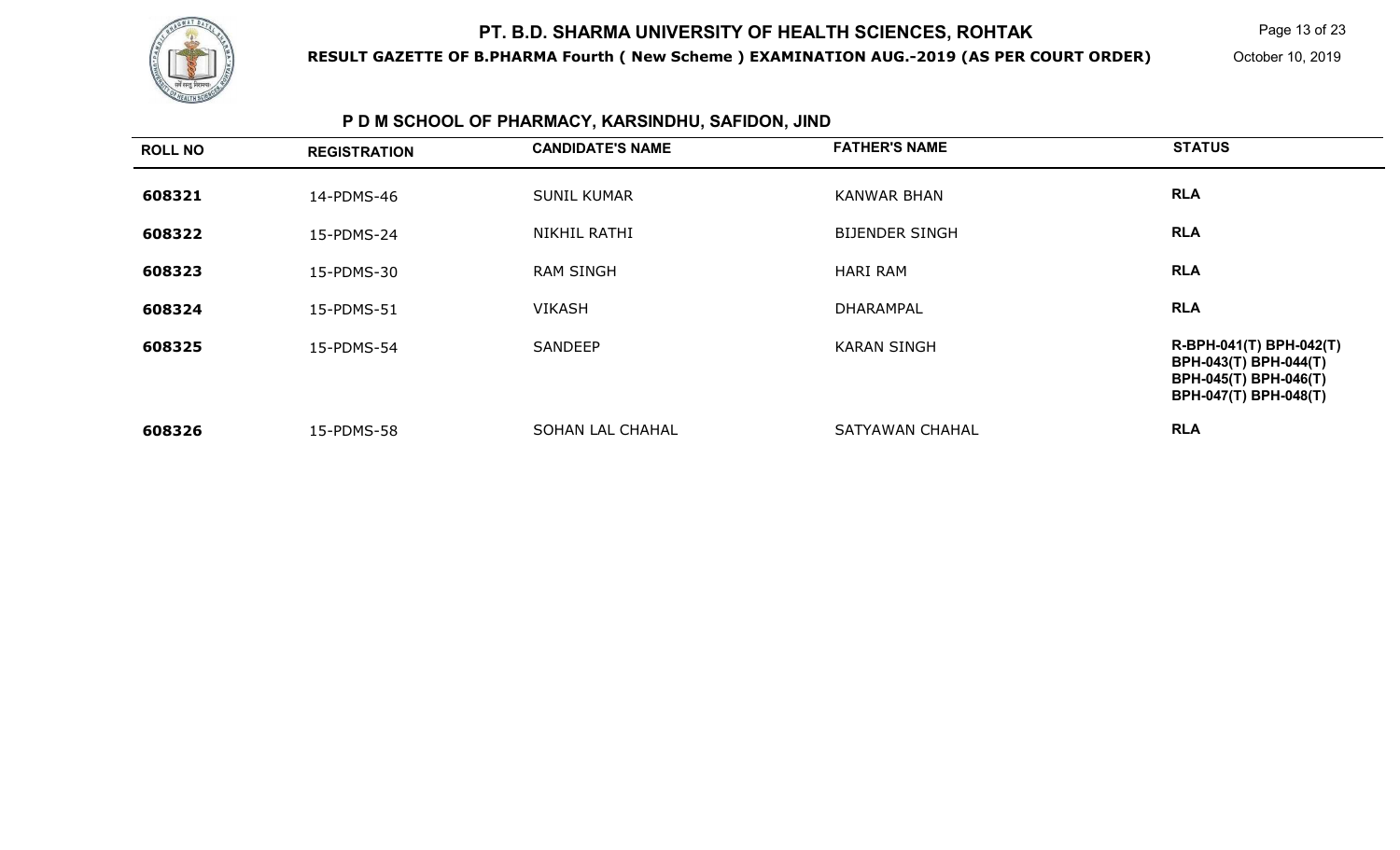

**RESULT GAZETTE OF B.PHARMA Fourth ( New Scheme ) EXAMINATION AUG.-2019 (AS PER COURT ORDER)**

Page 14 of 23

October 10, 2019

#### **VAISH INST. OF PHARMACEUTICAL EDU. & RESEARCH, ROHTAK**

| <b>ROLL NO</b> | <b>REGISTRATION</b> | <b>CANDIDATE'S NAME</b> | <b>FATHER'S NAME</b>  | <b>STATUS</b>                                                                                      |
|----------------|---------------------|-------------------------|-----------------------|----------------------------------------------------------------------------------------------------|
| 608801         | 15-VIR-08           | <b>ARUN KHUNDIA</b>     | <b>RAM NIWAS</b>      | <b>RLA</b>                                                                                         |
| 608802         | 15-VIR-30           | <b>NEERAJ</b>           | <b>RAJENDER</b>       | <b>RLA</b>                                                                                         |
| 608803         | 15VIR60             | YOGESH SAINI            | <b>SURENDER SINGH</b> | <b>RLA</b>                                                                                         |
| 608862         | 14-VIR-27           | <b>MANINDER</b>         | <b>KAMAL SHARMA</b>   | R-BPH-041(T) BPH-042(T)<br>BPH-043(T) BPH-045(T)<br>BPH-047(T) BPH-048(T)                          |
| 614301         | 14-VIR-19           | HIMANSHU JUNEJA         | SATISH KUMAR JUNEJA   | R-BPH-041(T) BPH-042(T)<br>BPH-043(T) BPH-044(T)<br>BPH-045(T) BPH-046(T)<br>BPH-047(T) BPH-048(T) |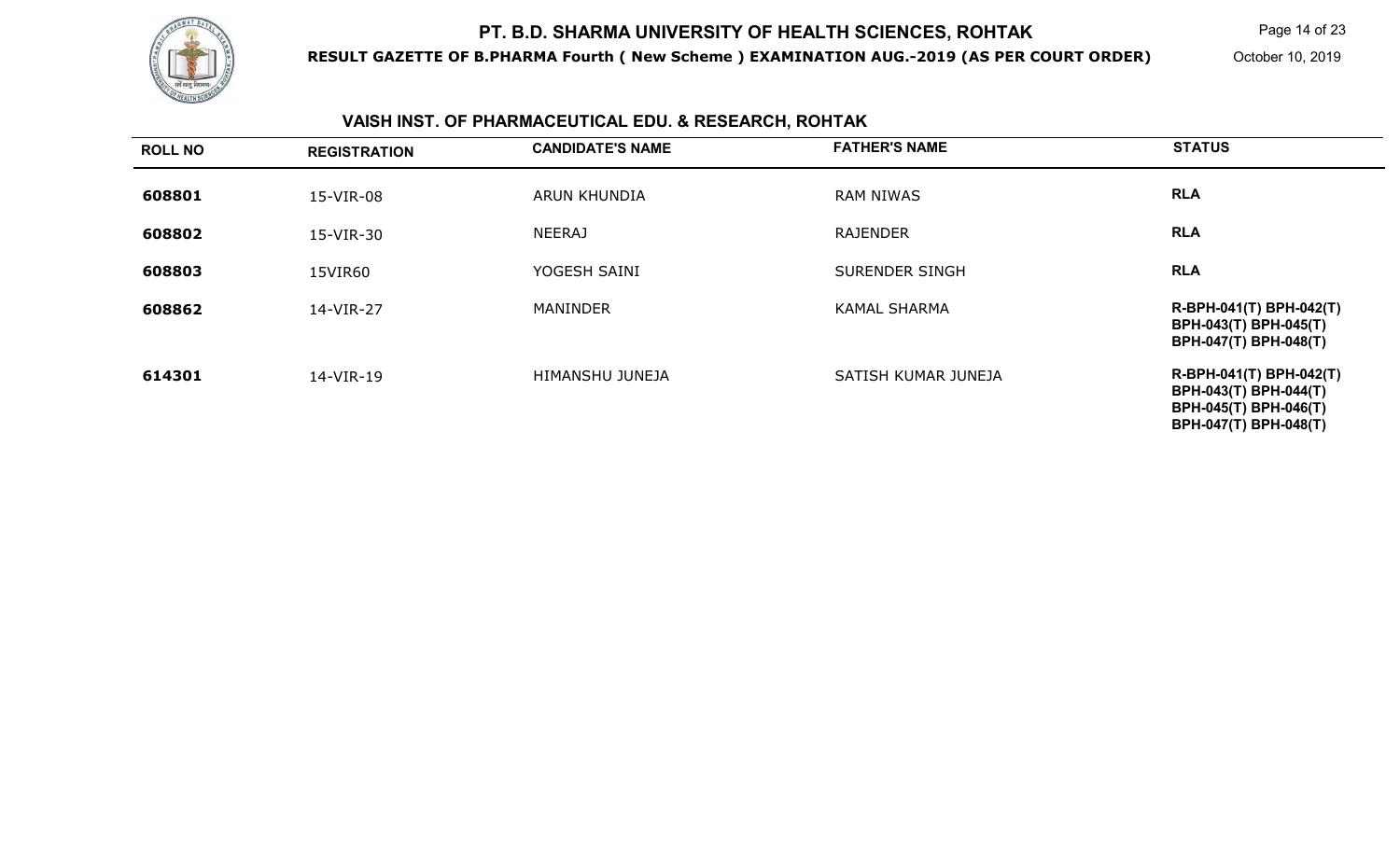

**RESULT GAZETTE OF B.PHARMA Fourth ( New Scheme ) EXAMINATION AUG.-2019 (AS PER COURT ORDER)**

Page 15 of 23

October 10, 2019

# **ADVANCED INSTITUTE OF PHARMACY, AURANGABAD, PALWAL**

| <b>ROLL NO</b> | <b>REGISTRATION</b> | <b>CANDIDATE'S NAME</b> | <b>FATHER'S NAME</b>  | <b>STATUS</b>                                                         |
|----------------|---------------------|-------------------------|-----------------------|-----------------------------------------------------------------------|
| 609301         | 14-AIAP-110         | <b>VIJAI PAL</b>        | <b>SUSHIL</b>         | R-BPH-041(T) BPH-042(T)<br>BPH-044(T) BPH-047(T)<br><b>BPH-048(T)</b> |
| 609302         | 14-AIAP-47          | <b>SAGAR MALIK</b>      | <b>JAGVEER MALIK</b>  | R-BPH-041(T) BPH-042(T)<br><b>BPH-048(T)</b>                          |
| 609303         | 14-AIAP-50          | SANJANA KUMARI          | <b>GEETAM SINGH</b>   | R-BPH-041(T) BPH-042(T)<br>BPH-044(T) BPH-047(T)<br><b>BPH-048(T)</b> |
| 609304         | 14-AIAP-60          | YOGESH SAINI            | MAHAVIR SAINI         | R-BPH-042(T) BPH-044(T)<br>BPH-047(T) BPH-048(T)                      |
| 609305         | 15-AIAP-06          | <b>AMIT KUMAR</b>       | <b>KHAJAN SINGH</b>   | R-BPH-047(T) BPH-048(T)                                               |
| 609306         | 15-AIAP-19          | <b>BHARAT BHUSHAN</b>   | <b>SATISH KUMAR</b>   | R-BPH-041(T) BPH-047(T)                                               |
| 609307         | 15-AIAP-30          | <b>DIGAMBER SINGH</b>   | <b>VIRENDER SINGH</b> | <b>R-BPH-041(T)</b>                                                   |
| 609308         | 15-AIAP-47          | <b>MANISH</b>           | <b>SATISH</b>         | R-BPH-041(T) BPH-047(T)                                               |
| 609309         | 15-AIAP-68          | <b>RAHUL</b>            | <b>BALRAM</b>         | R-BPH-041(T) BPH-048(T)                                               |
| 609310         | 15-AIAP-83          | SHAHIL ATTRI            | <b>NAND KISHOR</b>    | <b>R-BPH-041(T)</b>                                                   |
| 609311         | 15-AIAP-88          | <b>SURENDER</b>         | <b>TIKA RAM</b>       | R-BPH-047(T) BPH-048(T)                                               |
| 609312         | 15-AIAP-92          | <b>TINKU</b>            | <b>VIJAY PAL</b>      | <b>R-BPH-047(T)</b>                                                   |
| 609313         | 15-AIAP-94          | <b>UMESH CHAUDHARY</b>  | <b>BHAJAN LAL</b>     | R-BPH-041(T) BPH-048(T)                                               |
| 609314         | 15-AIAP-95          | <b>VIJAY KUMAR</b>      | <b>HARI SINGH</b>     | R-BPH-041(T) BPH-048(T)                                               |
| 609315         | 15-AIAP-96          | <b>VIKAS LOAR</b>       | CHANDERPAL            | R-BPH-041(T) BPH-047(T)                                               |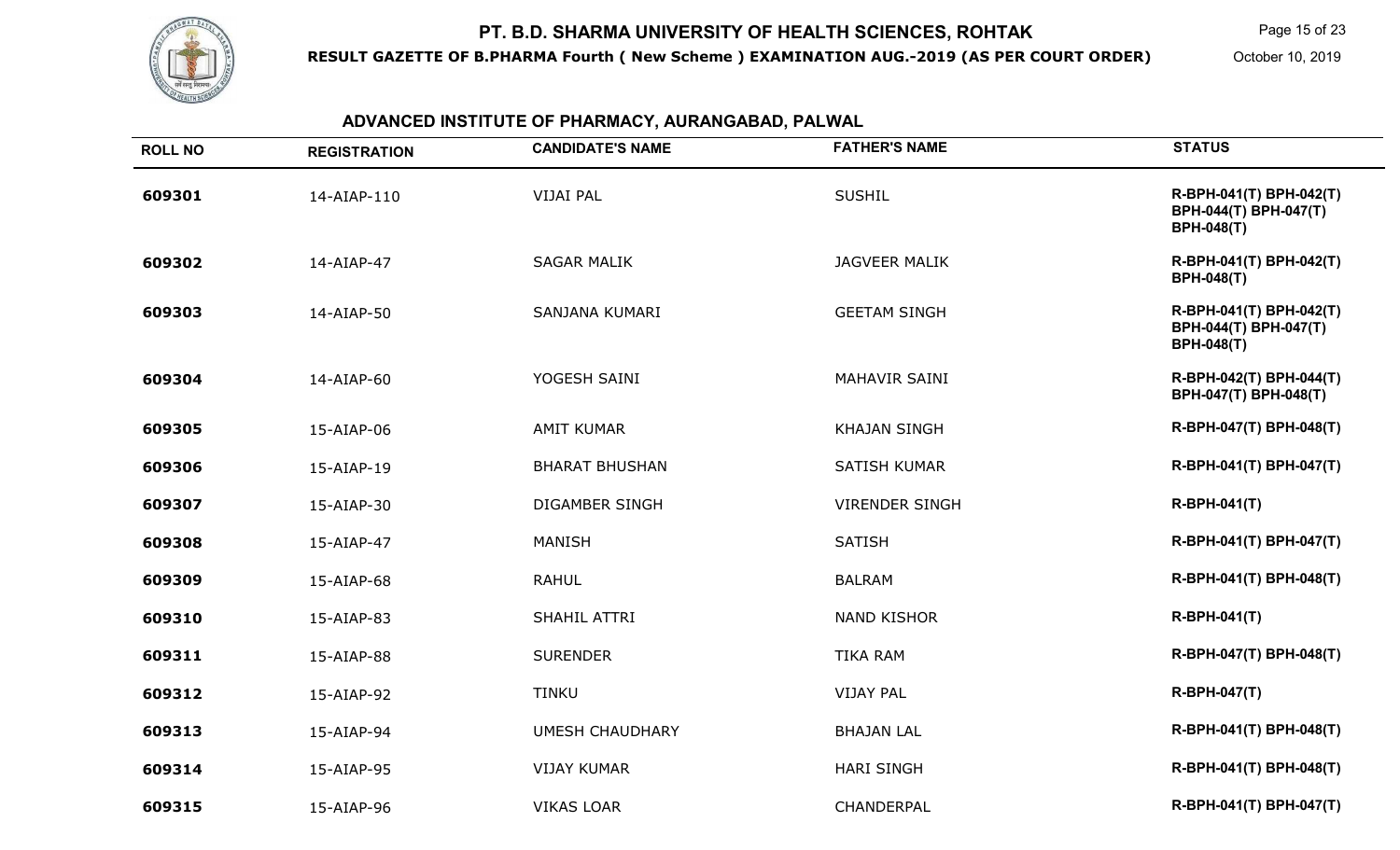

**RESULT GAZETTE OF B.PHARMA Fourth ( New Scheme ) EXAMINATION AUG.-2019 (AS PER COURT ORDER)**

Page 16 of 23

October 10, 2019

# **ADVANCED INSTITUTE OF PHARMACY, AURANGABAD, PALWAL**

| <b>ROLL NO</b> | <b>REGISTRATION</b> | <b>CANDIDATE'S NAME</b> | <b>FATHER'S NAME</b> | <b>STATUS</b> |
|----------------|---------------------|-------------------------|----------------------|---------------|
| 609316         | 15-AIAP-46          | MAHESH KUMAR            | <b>BRIJ PAL</b>      | RLD           |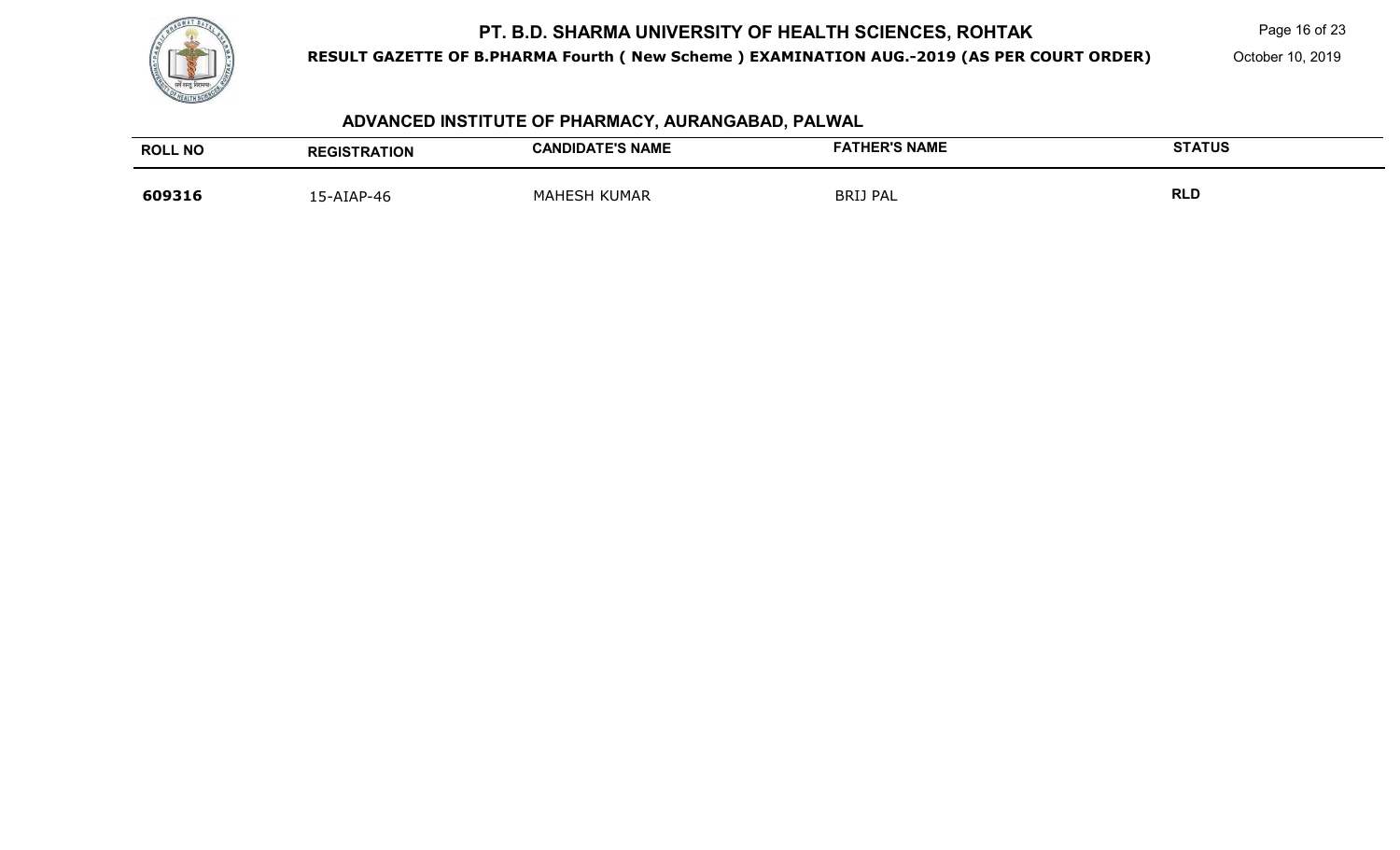

**RESULT GAZETTE OF B.PHARMA Fourth ( New Scheme ) EXAMINATION AUG.-2019 (AS PER COURT ORDER)**

Page 17 of 23

October 10, 2019

# **KESHAV COLLEGE OF PHARMACY, ASSAND, KARNAL**

| <b>ROLL NO</b> | <b>REGISTRATION</b> | <b>CANDIDATE'S NAME</b> | <b>FATHER'S NAME</b> | <b>STATUS</b>                                                                                                           |
|----------------|---------------------|-------------------------|----------------------|-------------------------------------------------------------------------------------------------------------------------|
| 609561         | 14-KCS-31           | <b>ARPIT</b>            | <b>RAJESH KUMAR</b>  | <b>RLA</b>                                                                                                              |
| 609562         | 14KCS23             | <b>SANDEEP</b>          | <b>SUBHASH</b>       | R-BPH-041(T) BPH-042(T)<br><b>BPH-043(T) BPH-044(T)</b><br><b>BPH-045(T) BPH-046(T)</b><br><b>BPH-047(T) BPH-048(T)</b> |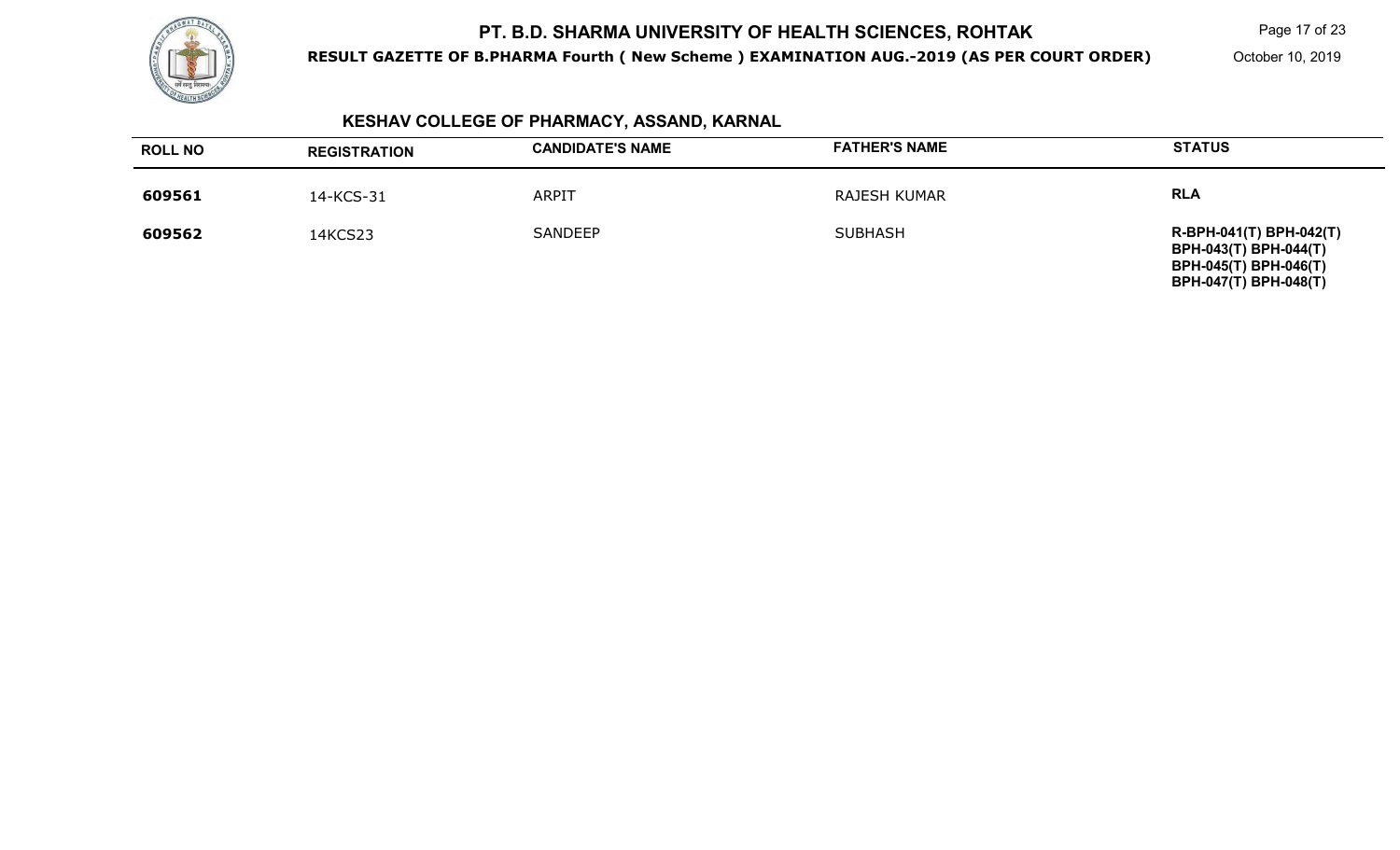

**RESULT GAZETTE OF B.PHARMA Fourth ( New Scheme ) EXAMINATION AUG.-2019 (AS PER COURT ORDER)**

Page 18 of 23

October 10, 2019

# **LORD SHIVA COLLEGE OF PHARMACY, SIRSA**

| <b>ROLL NO</b> | <b>REGISTRATION</b> | <b>CANDIDATE'S NAME</b> | <b>FATHER'S NAME</b>  | <b>STATUS</b>                                                             |
|----------------|---------------------|-------------------------|-----------------------|---------------------------------------------------------------------------|
| 609811         | 15-LSC-06           | <b>ANKIT</b>            | <b>AZAD SINGH</b>     | R-BPH-041(T) BPH-042(T)<br><b>BPH-046 BPH-048(T)</b>                      |
| 609812         | 15-LSC-10           | DINESH KUMAR            | <b>DHARMBIR</b>       | R-BPH-041(T) BPH-042(T)<br>BPH-044(T) BPH-046(T)<br>BPH-047(T) BPH-048(T) |
| 609813         | 15-LSC-18           | <b>KETAN</b>            | <b>DEVENDER KUMAR</b> | <b>PASS PROV. RL LOWER</b>                                                |
| 609814         | 15-LSC-19           | <b>KRISHAN</b>          | <b>RAJENDER</b>       | R-BPH-041(T) BPH-047(P)                                                   |
| 609815         | 15-LSC-27           | PRABJOT SINGH           | <b>SWARN SINGH</b>    | R-BPH-041(T) BPH-046(T)<br><b>BPH-047(T)</b>                              |
| 609816         | 15-LSC-31           | PRITAM                  | <b>SHIV KUMAR</b>     | R-BPH-041(T) BPH-042(T)<br>BPH-046(T) BPH-047(P)<br><b>BPH-048(T)</b>     |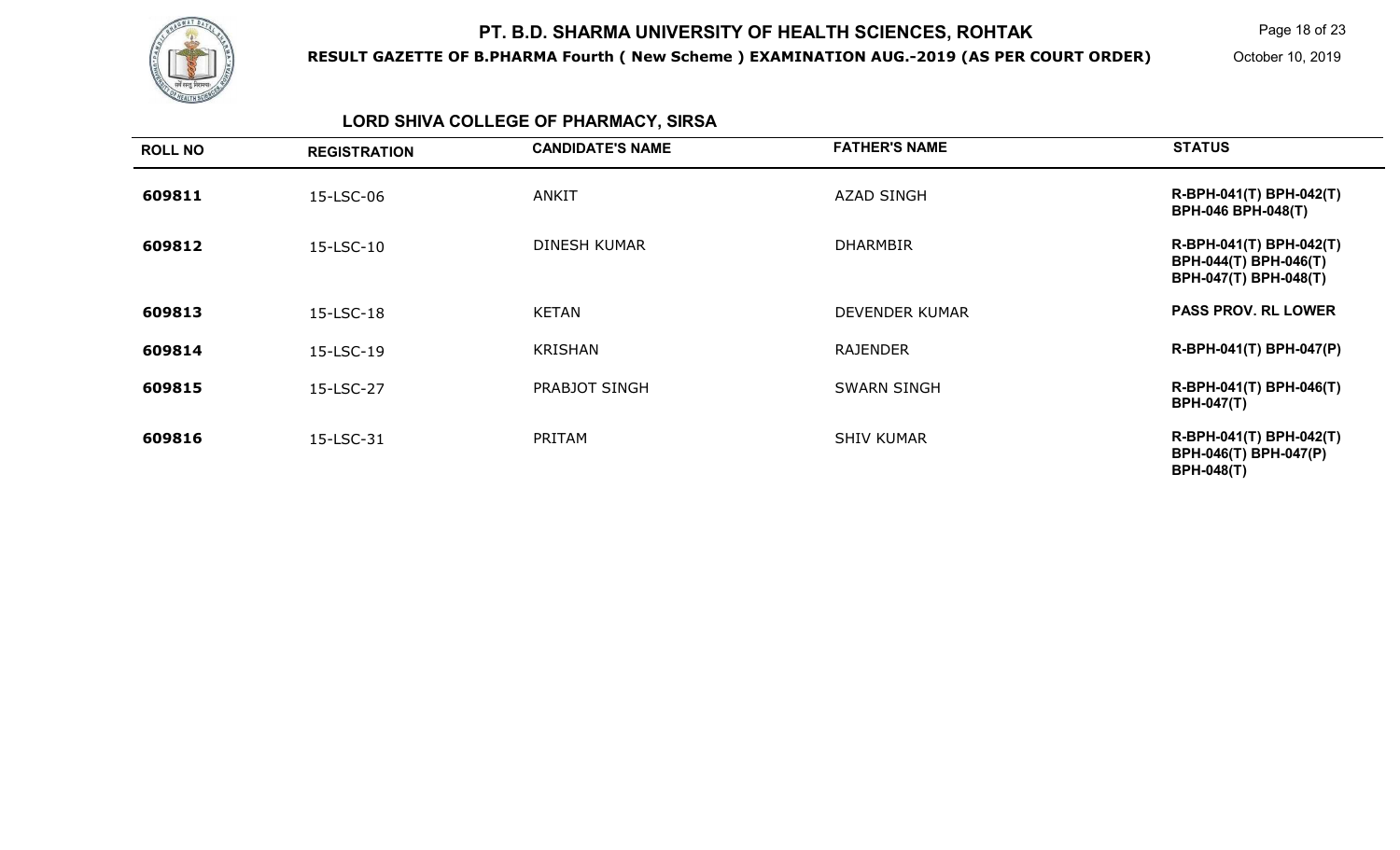

**RESULT GAZETTE OF B.PHARMA Fourth ( New Scheme ) EXAMINATION AUG.-2019 (AS PER COURT ORDER)**

Page 19 of 23

October 10, 2019

# **COLLEGE OF PHARMACY, PT. B.D. SHARMA PGIMS, ROHTAK**

| <b>ROLL NO</b> | <b>REGISTRATION</b> | <b>CANDIDATE'S NAME</b> | <b>FATHER'S NAME</b> | <b>STATUS</b> |
|----------------|---------------------|-------------------------|----------------------|---------------|
| 610001         | 16-PGIMS-572        | WASIMU<br>.ULLAH        | ABDUL KARIM          | <b>RLA</b>    |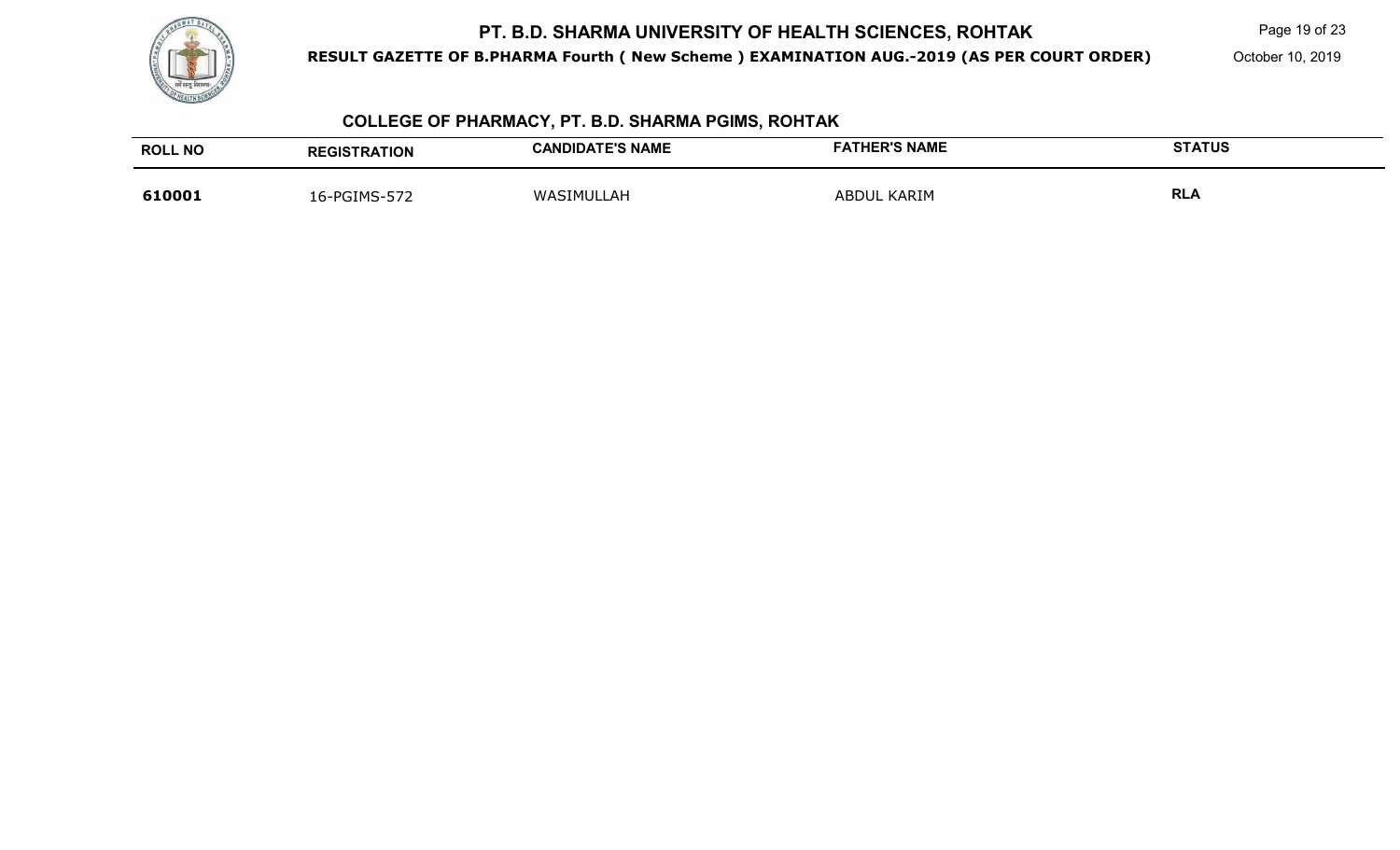

**RESULT GAZETTE OF B.PHARMA Fourth ( New Scheme ) EXAMINATION AUG.-2019 (AS PER COURT ORDER)**

Page 20 of 23

October 10, 2019

# **RAM GOPAL COLLEGE OF PHARMACY, SULTANPUR, GURGAON**

| <b>ROLL NO</b> | <b>REGISTRATION</b> | <b>CANDIDATE'S NAME</b> | <b>FATHER'S NAME</b>    | <b>STATUS</b> |
|----------------|---------------------|-------------------------|-------------------------|---------------|
| 610311         | 15-RGC-43           | <b>KAUSHIK</b><br>ROHIT | DASHRATHA KUMAR KAUSHIK | 3505 / 5400   |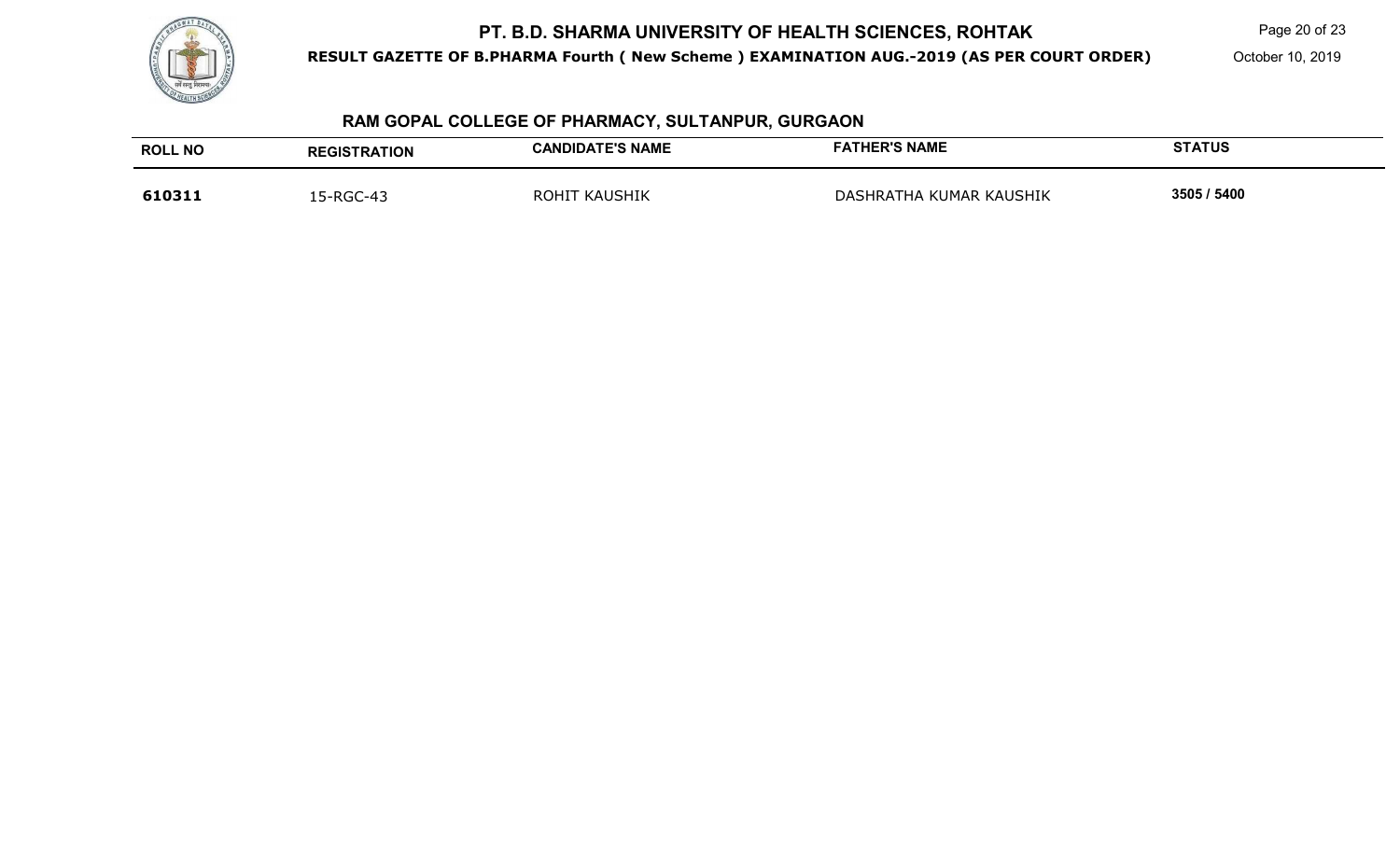

**RESULT GAZETTE OF B.PHARMA Fourth ( New Scheme ) EXAMINATION AUG.-2019 (AS PER COURT ORDER)**

Page 21 of 23

October 10, 2019

# **SWAMI DEVI DYAL INSTITUTE OF PHARMACY GOLPURA, BARWALA PANCHKULA**

| <b>ROLL NO</b> | <b>REGISTRATION</b> | <b>CANDIDATE'S NAME</b> | <b>FATHER'S NAME</b>  | <b>STATUS</b>              |
|----------------|---------------------|-------------------------|-----------------------|----------------------------|
| 610651         | 14-SDDI-106         | <b>SUNIL SHARMA</b>     | MANI RAM              | $R-BPH-041(T)$             |
| 610652         | 14-SDDI-54          | AMAN SAINI              | <b>SURINDER KUMAR</b> | <b>PASS PROV. RL LOWER</b> |
| 610653         | 14-SDDI-66          | DHARMENDRA KUMAR        | PARSHURAM THAKUR      | $R-BPH-041(T)$             |
| 610654         | 15-SDDI-34          | <b>AMIT DHANKAR</b>     | PREM SINGH            | <b>PASS PROV. RL LOWER</b> |
| 610655         | 15-SDDI-37          | <b>ANKUSH CHAUDHARY</b> | SHISH PAL             | <b>PASS PROV. RL LOWER</b> |
| 610656         | 15-SDDI-48          | <b>GAURAV</b>           | <b>GIRDHAR GOPAL</b>  | 3234 / 5400                |
| 610658         | 15-SDDI-76          | <b>SHIVAM SHARMA</b>    | PUSHPINDER SHARMA     | <b>PASS PROV. RL LOWER</b> |
| 610659         | 15-SDDI-81          | <b>SUMIT</b>            | <b>BALKAR SAINI</b>   | <b>PASS PROV. RL LOWER</b> |
| 610660         | 15-SDDI-82          | <b>SUNIL KUMAR</b>      | <b>KARAM CHAND</b>    | <b>PASS PROV. RL LOWER</b> |
| 610661         | 15-SDDI-83          | TAHIR IQBAL             | <b>MOHD KHURSHID</b>  | <b>R-BPH-041(T)</b>        |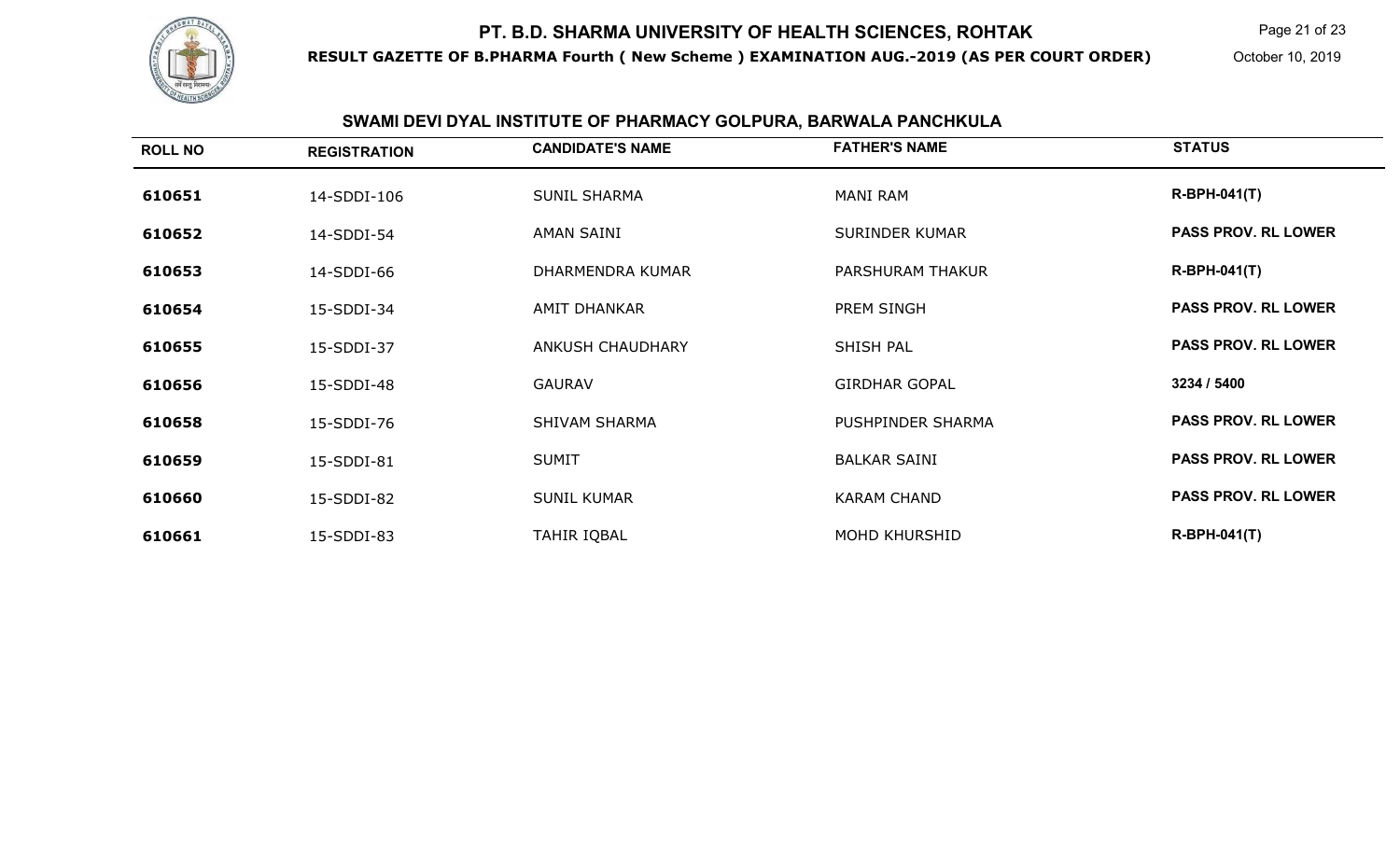

**RESULT GAZETTE OF B.PHARMA Fourth ( New Scheme ) EXAMINATION AUG.-2019 (AS PER COURT ORDER)**

Page 22 of 23

October 10, 2019

**BPH-047(T) BPH-048(T)** 

| <b>GANPATI INSTITUTE OF PHARMACY, BILASPUR, JAGADHRI</b> |                     |                         |                      |                                                      |
|----------------------------------------------------------|---------------------|-------------------------|----------------------|------------------------------------------------------|
| <b>ROLL NO</b>                                           | <b>REGISTRATION</b> | <b>CANDIDATE'S NAME</b> | <b>FATHER'S NAME</b> | <b>STATUS</b>                                        |
| 610971                                                   | 15-GIJ-49           | <b>VISHAL PAL</b>       | RAJINDER PAL         | R-BPH-041(T) BPH-042(T)<br>$DDU$ $A7/T$ $DDU$ $A0/T$ |